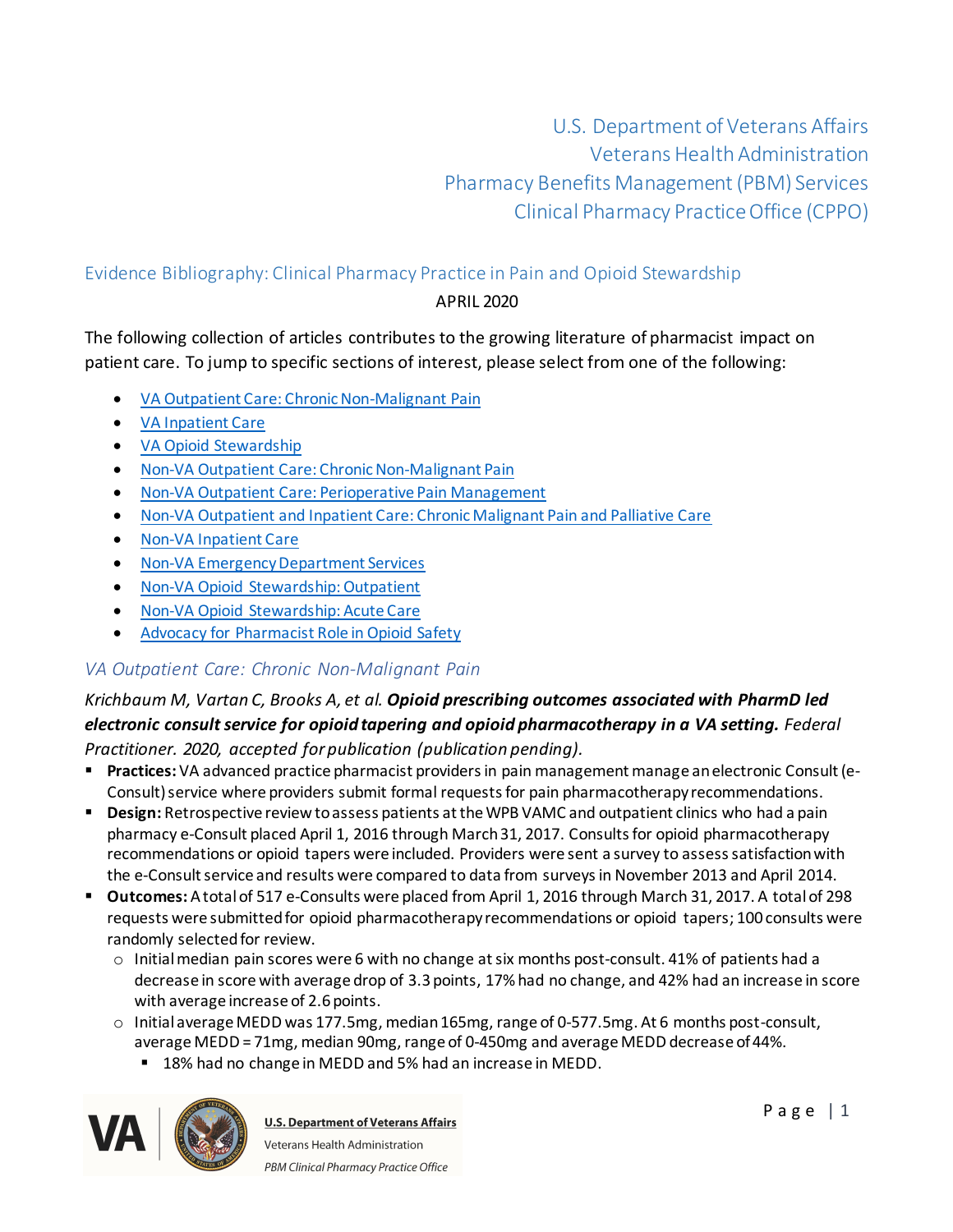- $\circ$  An average of 3.5 actionable recommendations were made by the CPS Provider with 1.6 recommendations implemented within 6 months by the requesting provider.
- $\circ$  Of the PCP survey questions in 2014, time and access were tied for items most important to overall satisfaction and in 2018, safety had become the provider's #1 choice with time being a close second.

### *Seckel E, Jorgenson T, Mcfarland S. Meeting the National Need for Expertise in Pain Management with Clinical Pharmacist Advanced Practice Providers. Jt Comm J Qual Patient Saf. 2019;45(5):387- 392.*

- § **Practices**: VA clinical pharmacy advanced practice providers in pain management with prescriptive authority under a scope of practice in a collaborative relationship with the providers they support
- § **Design**: The role of VA clinical pharmacy advanced practice providers in pain management are detailed.
- § **Outcomes**: Between October 1, 2016 and August 7, 2018, 35 pain management clinical pharmacists at the VA recorded 38,068 patient care encounters for 16,069 Veterans.

# *Giannitrapani KF, Glassman PA, Vang D, et al. Expanding the role of clinical pharmacists on interdisciplinary primary care teams for chronic pain and opioid management. BMC Fam Pract. 2018;19(1):107.*

- § **Practices**: Clinical pharmacists integrated into interdisciplinary primary care teams for chronic pain and opioid management at VA facilities
- **Design**: The study used a 2-part qualitative approach, including focus groups and semi-structured interviews with key informants. The purpose was to identify roles clinical pharmacists can assume in primary care team based chronic pain care and understand barriersto assuming these expanded roles. 60 members of VA primary care teams in 2 states participated in 9 preliminary interdisciplinary focus groups where a semistructured interview guide elucidated provider experiences with screening for and managing chronic pain.
- § **Outcomes**:
	- $\circ$  Clinical pharmacists were identified by primary care providers as playing a central role with the ongoing management of opioid therapy including review of the state prescription drug monitoring program, managing laboratory screening, medication education, promoting naloxone use, opioid tapering.
	- o Barriers to clinical pharmacists' role expansion around pain care include:
		- Limitations of scopes of practice
		- Insufficient institutional support
		- Challenges and opportunities for disseminating clinical pharmacists' expanded roles

### *Seal K, Becker W, Tighe J, et al. Managing Chronic Pain in Primary Care: It Really Does Take a Village. J Gen Intern Med. 2017;32(8):931-934.*

- § **Practices**: Interdisciplinary Integrated Pain Team (IPT) clinic with pain management-trained primary care providers (PCPs), psychologist and pharmacist with access to physical and recreational therapy.
- § **Design**: Quality improvement study of 162 Veterans with chronic pain who were prescribed opioids at the San Francisco VA. 81 patients enrolled in the IPT clinic were compared to 81 matched control patients seen in usual primary care during the same time period. Both groups followed for 90 days.
- § **Outcomes**: The average daily opioid dose decreased by 41.2 MEDD in the IPT group after 90 days, compared to 24.8 MEDD reduction in the control group.

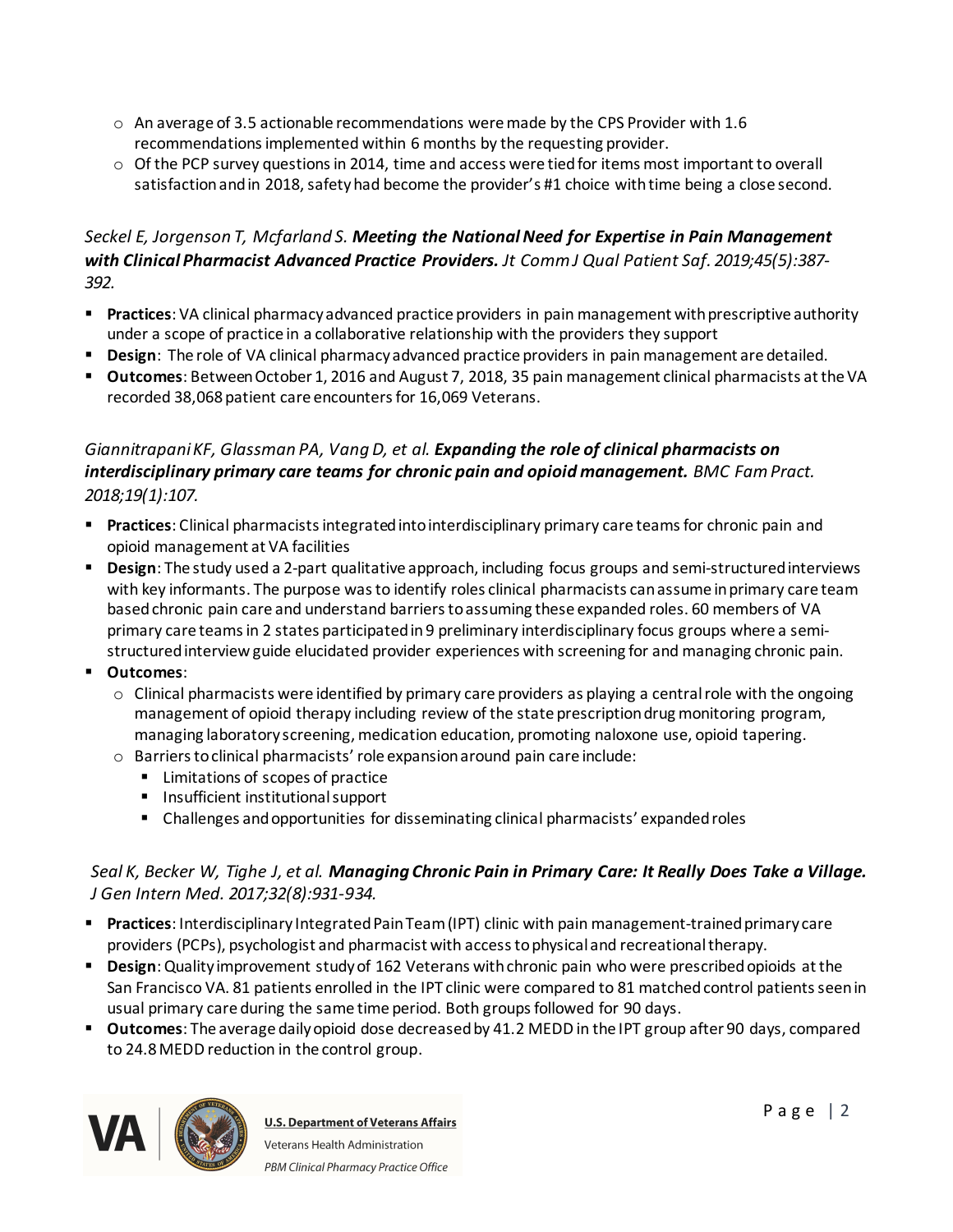- $\circ$  2.6-fold increase in the odds of a >50% reduction in daily opioid use in the IPT clinic group compared to the control group (p=0.004) during the 90 days.
- $\circ$  At extended follow up of 180 days, daily prescription opioid dose in the IPT clinic group was 103% lower than that of the control group (p=0.015).
- $\circ$  3.6-fold increased odds of 50% or greater reduction in opioid use in the IPT clinic group compared to the control group ( $p = 0.005$ ) at 180 days.

# *Jacobs SC, Son EK, Tat C, et al. Implementing an opioid risk assessment telephone clinic: Outcomes from a pharmacist-led initiative in a large Veterans Health Administration primary care clinic, December 15, 2014-March 31, 2015. Subst Abus. 2016;37(1):15-9.*

- § **Practices**: Telephone risk assessment clinic in primary care at the San Francisco VA led by clinical pharmacists to promote safe opioid prescribing via monthly assessment of opioid use, aberrant behaviors, side effects.
- § **Design**: Pilot study conducted December 15, 2014 to March 31, 2015 that included a group of five primary care providers and their patients with chronic nonmalignant pain on chronic opioid therapy, having received prescription opioid medications for  $\geq 90$  days in the last 120 days. A risk assessment evaluation was created. Pharmacist-recommended changes to regimen and provider response to recommendation were compiled.
- § **Outcomes**:
	- o Of 608 patients on chronic opioid therapy, 148 assigned to pilot providers, 447 assessments completed.
	- $\circ$  25 (16.8%) patients had non-VA controlled substance prescriptions, of which 14 (56.0%) patients filled a non-VA controlled substance within 3 months of the start of pilot.
	- $\circ$  17 unexpected urine drug screen (UDS) results were identified from 12 patients (8.1%).
	- $\circ$  Pharmacists recommended 66 changes to chronic opioid prescriptions in 48 patients (32.4%): decreasing opioid quantity (33.3%), discontinuing chronic opioid therapy (22.7%), delaying medication fill (19.7%).
	- $\circ$  61 of 66 (92.5%) pharmacist recommendations for regimen change were implemented by providers.
	- $\circ$  Chronic opioid therapy was discontinued in 14 (9.5%) patients over the course of the study.

#### *Harden P, Ahmed S, Ang K, Wiedemer N. Clinical Implications of Tapering Chronic Opioids in a Veteran Population. Pain Med. 2015;16(10):1975-81.*

- § **Practices**: Opioid tapering was implemented by primary care providers, the pain management service, or the pharmacist-run pain management clinic
- § **Design**: Retrospective and prospective chart review of patients prescribed chronic opioid therapy for at least 90 consecutive days with plan to taper opioid doses was conducted at the Philadelphia VA Medical Center. The purpose was to determine if patients receiving chronic opioid therapy can be tapered to lower opioid doses without a subsequent increase in pain.
- § **Outcomes**:
	- $\circ$  Of 50 patient charts included, average percent reduction of opioid doses was 46% over 12 months.
	- $\circ$  70% of patients either experienced no change in pain or less pain between baseline and 12 months.
	- $\circ$  An equal percentage of patients either had no change in the number of adjuvant medications prescribed or had more adjuvant medications prescribed when comparing baseline to 12 months.

### *Westanmo A, Marshall P, Jones E, et al. Opioid Dose Reduction in a VA Health Care System-- Implementation of a Primary Care Population-Level Initiative. Pain Med. 2015;16(5):1019-26.*

§ **Practices:**Opioid safety initiative (OSI) implemented at the Minneapolis VA. Endorsement from executive leadership of the health care system, monitoring of Primary Care Provider (PCP) prescribing with feedback to

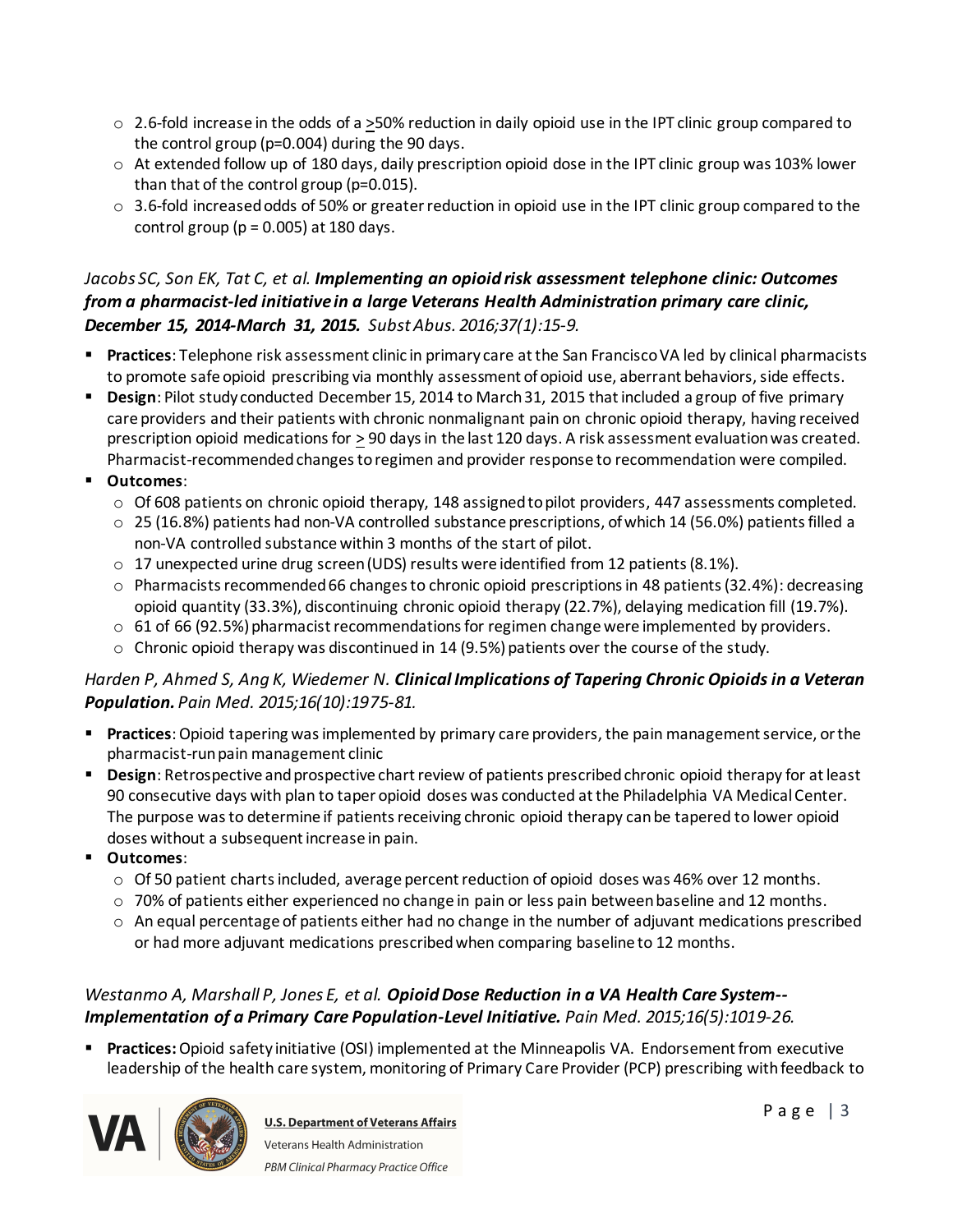primary care teams, and pharmacist support for pain medication changes and opioid tapering were implemented. Primary care pharmacists received OSI reports for PCPs in their clinics. Pharmacists developed and discussedtapering plans with PCPs and other team members. Pharmacists assisted with case management upon request.

- § **Design:** Implementation of a primary care population-level intervention to reduce high-dose (>200 MEDD) opioid prescribing. All patients receiving any prescription from the outpatient pharmacy were included from April 1, 2011 to October 1, 2014. A paper-based survey was administered to PCPs at the Minneapolis VA before and after the OSI to evaluate beliefs and attitudes about opioid prescribing.
- § **Outcomes:**
	- o Number of patients receiving at least one opioid prescription within 90 days decreased from 6,942 (13.7% of unique pharmacy patients) to 5,981 (11.0%, 13.8% decrease).
	- $\circ$  Average MEDD among those who received an opioid prescription decreased by 47% (43  $\rightarrow$  23 MEDD).
	- $\circ$  Majority of PCP respondents agreed at both time points that standards of care for opioid prescribing were important and that more support was needed to care for patients with chronic pain.

# *Wiedemer NL, Harden PS, Arndt IO, Gallagher RM. The opioid renewal clinic: a primary care, managed approach to opioid therapy in chronic pain patients at risk for substance abuse. Pain Med. 2007;8(7):573-84.*

- § **Practices:** Pharmacist-run opioid prescription management clinic for chronic non-cancer pain supported by a nurse practitioner (NP) in primary care at the Philadelphia Veterans Affairs Medical Center. A multidisciplinary pain management team supported the clinic by meeting biweekly with the NP and clinical pharmacist to review cases and advise multimodal treatment plans.
- **Design:** Naturalistic prospective outcome study to measure the impact of a structured opioid renewal clinic. Patients were referred to the opioid renewal clinic by their PCP.
- § **Outcomes:**
	- o 335 patients were referred to the opioid renewal clinic.
	- $\circ$  Of the 171 (51%) patients with documented aberrant behaviors:
		- 77 (45%) adhered to the opioid treatment agreement (OTA) and resolved their aberrant behaviors,
		- 65 (38%) self-discharged,
		- 22 (13%) were referred for addiction treatment, and
		- 7 (4%) with consistently negative urine drug screens (UDS) were weaned from opioids.
	- o 164 (49%) who were referred for complexity including history of substance abuse or need for opioid rotation or titration, with no documented aberrant drug-related behaviors, continued to adhere to OTA.
	- o Use of UDS and OTA by PCPs increased. Majority of PCPs responding to the provider satisfaction survey found the program to be helpful in their practice.
	- o Significant pharmacy cost savings were demonstrated.

# <span id="page-3-0"></span>*VA Inpatient Care*

*Tran NN, Discala SL, Forbes H, et al. Pilot inpatient pain pharmacist consult service at the West Palm Beach VA Medical Center. Fed Pract. 2018;35(1):38-46.*

§ **Practices:** Inpatient pain pharmacist consult service (IPPCS) available to inpatient providers via CPRS. Goal turnaround time for consult completion was 24 to 72 hours. Consults were categorized as postoperative pain, acute or chronic pain, malignant pain, or end-of-life pain. Inpatient providers could enter requests for

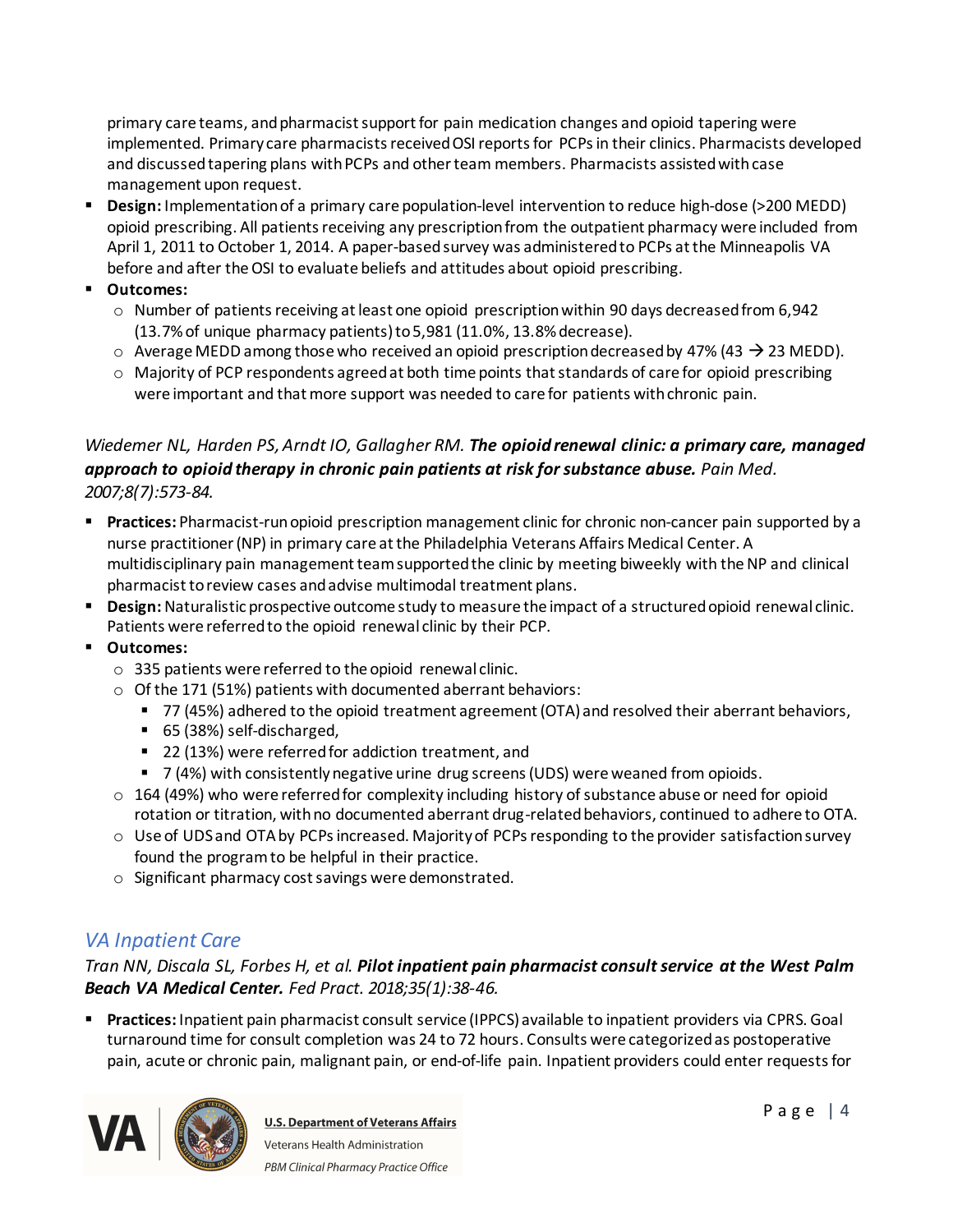assistance with 1 or more of the following: opioid dose conversions, opioid taper/titration schedules, general opioid treatment recommendations, or nonopioid/adjuvant recommendations.

- § **Design:**Quality improvement project assessing the implementation of an IPPCS at a 301-bed teaching facility from November 2, 2015 through May 6, 2016.
- § **Outcomes:** 
	- o IPPCS received 100 consult requests and completed 81% of these consults (11% forwarded to other disciplines and 8% discontinued given patients' hospital discharge prior to IPPCS review).
	- $\circ$  76% (179/234) of IPPCS pharmacist medication recommendations were accepted by providers.
	- $\circ$  Providers implemented 100% of medication recommendations in whole for 58% (47/81) of consults.
	- $\circ$  100% (15/15) of providers completing the Likert scale satisfaction questionnaire "agreed" or "strongly agreed" the IPPCS answered consults promptly with reasonable, evidence-based recommendations. All providers would recommend IPPCS to other practitioners and felt comfortable with future requests.

### *Basri DS, Discala SL, Brooks AT, et al. Analysis of Inpatient Hospice Pharmacist Interventions Within a Veterans Affairs Medical Center. J Pain Palliat Care Pharmacother. 2018;32(4):240-247.*

- § **Practices:** Clinical pharmacy specialist (CPS) provider service as part of a multidisciplinary team in an inpatient hospice VA setting
- **Design:** Retrospective chart review to quantify the number and types of pharmacy interventions implemented from the PhARMD tool for inpatient hospice patient encounters in a VA medical center
- § **Outcomes:**
	- o 453 interventions, 185 patient encounters by a CPS for inpatient hospice patients over 4 months.
	- $\circ$  CPS provider directly participated in pharmaceutical care of 32 hospice patients over the 4 months, averaging 14.2 interventions per patient.
	- $\circ$  Estimated annual unadjusted cost avoidance = \$1,417,603 for all interventions. Conservative estimate that 7% of interventions expected to prevent harm yields annualized adjusted cost avoidance of \$99,232.

# <span id="page-4-0"></span>*VA Opioid Stewardship*

#### *Bounthavong M, Harvey MA, Kay CL, et al. Comparison of naloxone prescribing patterns due to educational outreach conducted by full-time and part-time academic detailers at the U.S. Veterans Health Administration. J Am Pharm Assoc. 2019 Dec. S1544-3191(19)30516-3.*

- § **Practices**: Pharmacists employed as academic detailers at the VA, providing naloxone-related educational outreach to primary care providers
- § **Design**: A longitudinal nonequivalent control group posttest-only design using a random effects model was performed in a closed cohort of primary care providers exposed to academic detailing between September 1, 2016, and September 20, 2018, at the VA. The objective of the study was to examine the impact of full-time equivalent employee (FTEE) allocation to academic detailers on naloxone prescribing at the VA.
- § **Outcomes**:
	- o Providers who interacted with high FTEE academic detailers had a greater average monthly number of naloxone prescriptions prescribed compared with low FTEE academic detailers (0.60 vs. 0.53; P = 0.005).
	- $\circ$  65% greater increase in the average monthly number of naloxone prescriptions prescribed among providers who interacted with a high FTEE academic detailer compared with providers who interacted with low FTEE academic detailers ( $P = 0.027$ ).
	- $\circ$  A dose-dependent relationship between the number of naloxone prescribed and the amount of FTEE allocatedwas observed.

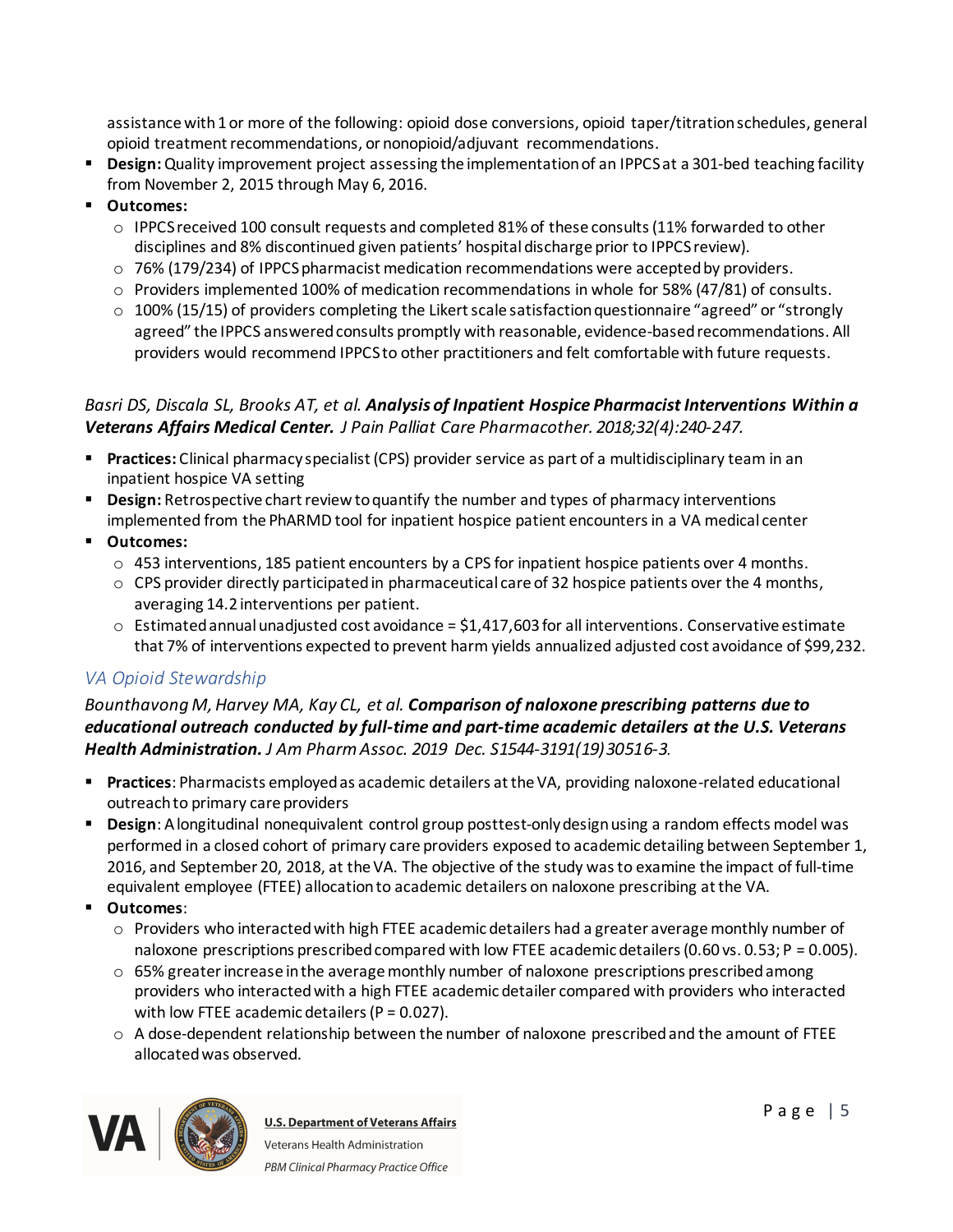# *Pauly JB, Vartan CM, Brooks AT. Implementation and evaluation of an opioid overdose education and naloxone distribution (OEND) program at a Veterans Affairs Medical Center. Subst Abus. 2018;39(2):206-210.*

- § **Practices:** Pharmacist-led opioid overdose education and naloxone distribution (OEND) group education program consult service
- **Design:** Quality improvement project evaluating the utility of a pharmacist led OEND program from September 2015 through May 2016. Consults were placed for individual and group patient education and distribution of naloxone at the end of each class. Data was collected on participant satisfaction with education, risk for accidental overdose, and number of naloxone kits dispensed to participants.
- § **Outcomes:** 
	- $\circ$  Total of 243 consults were placed. 71 individuals participated; 69 participants were provided a naloxone kit. Many consults were discontinued due to patients' not attending scheduled education.
	- o Most participants who received education had 14% risk for accidental overdose (relatively low risk).
	- $\circ$  Participants felt their knowledge of accidental opioid overdose increased and were generally satisfied.

# *Larson MJ, Browne C, Nikitin RV, et. al. Physicians report adopting safer opioid prescribing behaviors after academic detailing intervention. Subst Abus. 2018 Apr:1-7.*

- § **Practices**: Academic detailing pharmacist provided office-based, individualized, educational interventions related to safe opioid prescribing to physician volunteers in community practices and VA medical settings in South Carolina.
- **Design**: The study design was a single group, pre-post comparison to evaluate the academic detailing intervention intended to increase physicians' use of patient prescription history information from the state prescription monitoring program (PMP) and their adoption of clinical behaviors consistent with opioid prescription guidelines to reduce patient risk. 87 physician volunteers were included.
- § **Outcomes**:
	- $\circ$  Of 43 respondents who did not use the PMP before intervention, 83% adopted use after intervention.
	- o Self-reports also revealed a significant increase in frequency of:
		- § Using patient report information from the PMP
		- Using a standardized scale to monitor pain intensity and interference with daily functioning
		- Issuing orders for urine toxicology screens for patients maintained long-term on opioids.

# <span id="page-5-0"></span>*Non-VA Outpatient Care: Chronic Non-Malignant Pain*

*Coffey CP, Ulbrich TR, Baughman K, Awad MH. The effect of an interprofessional pain service on nonmalignant pain control. Am J Health Syst Pharm. 2019;76(Supplement\_2): S49-S54.*

- § **Practices**: Pharmacist-run pain medication therapy management (MTM) service within an interprofessional non-malignant pain management team. The MTM service consisted of 2-hour group pain-educational classes led by fourth-year pharmacy students or pharmacy residents. A one-on-one 1-hour pain MTM visit with the pharmacist or pharmacy resident was scheduled 3-14 days after the initial education class. During the MTM visit, the pharmacist assesses the patient's pain, current and past treatments, and risk of opioid abuse through the Opioid Risk Tool (ORT) assessment instrument.
- § **Design**: The objective of this project was to evaluate an existing interprofessional, nonmalignant pain service by measuring the difference in patient pain scores (numeric rating scale-11) before and after a pharmacistled pain education class and MTM visit. Retrospective chart review was conducted to gather baseline data.



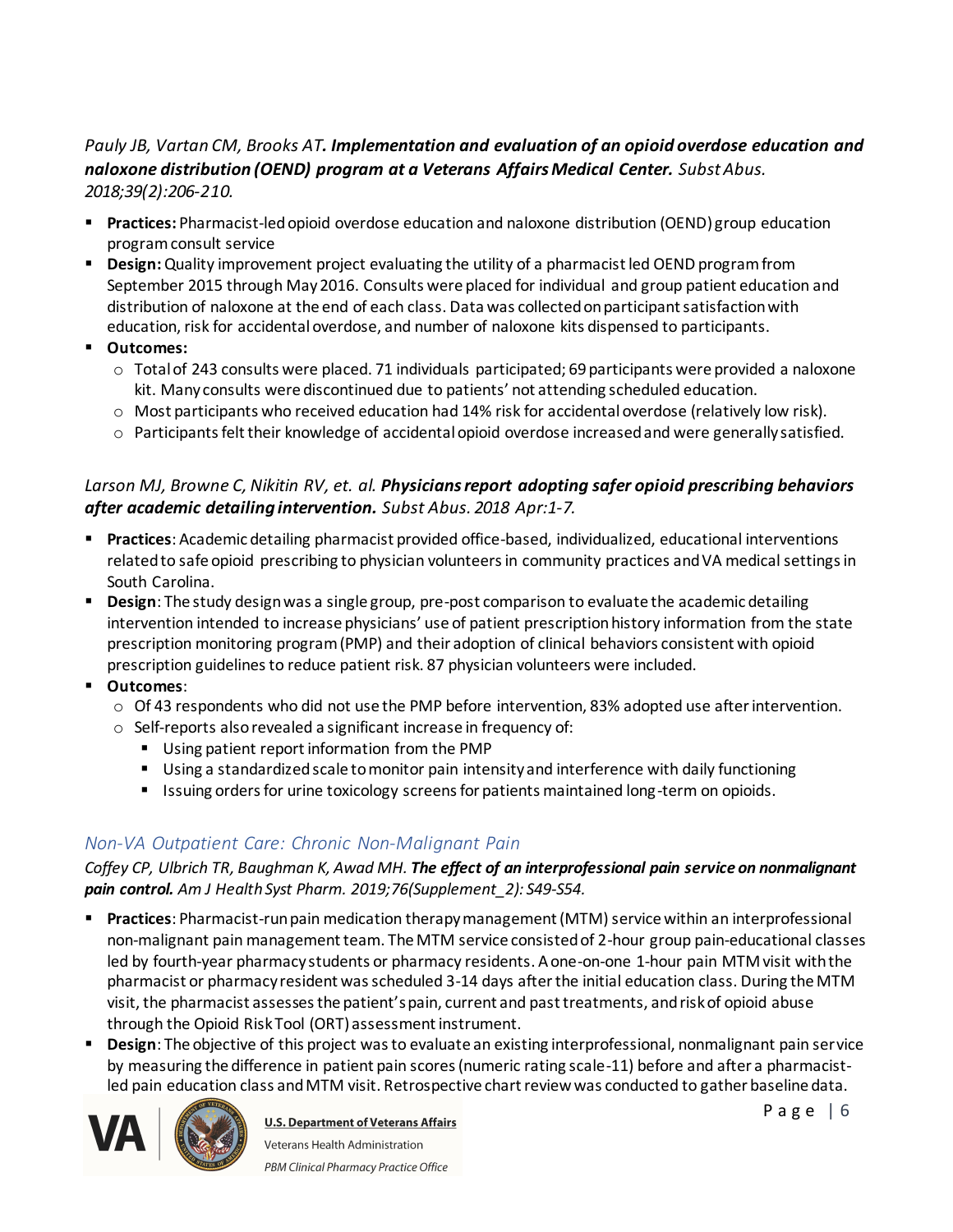Three months after the pain class and participation in the MTM visit, patients were contacted via telephone to complete a patient satisfaction survey.

- § **Outcomes**:
	- $\circ$  The average pre-enrollment patient-reported pain score was 8.3/10 (n = 39).
	- $\circ$  The average post-survey patient-reported pain score was 5.6/10 (n = 39).
	- o Immediate-release opioid use averaged 19.7 morphine equivalent daily dose (MEDD) at enrollment and decreased by 40% to 11.8 MEDD.
	- $\circ$  80-92% provider approval rate of the pharmacist-recommended interventions was observed, which was dependent on the predesignated disease state category.

# *Semerjian M, Durham MJ, Mirzaian E, et al. Clinical Pharmacy Services in a Multidisciplinary Specialty Pain Clinic. Pain Pract. 2019;19(3):303-309.*

- § **Practices**: DEA-licensed, residency-trained pharmacist independently manages medications related to patients' chronic pain under a collaborative practice agreement.
- § **Design**: Retrospective chart review of pharmacist visits in a specialty pain clinic at an academic medical center from October 1, 2013 to September 30, 2015.
- § **Outcomes**:
	- $\circ$  >1 medication-related problem was identified in 98.7% of the 380 visits included in the study
	- $\circ$  Pharmacist interventions included referral to appropriate providers, medication counseling, medication initiation, dose adjustment, and medication discontinuation

# *Norman JL, Kroehl ME, Lam HM et al. Implementation of a pharmacist-managed clinic for patients with chronic nonmalignant pain. Am J Health-Syst Pharm. 2017; 74:1229-35.*

- § **Practices:** Pharmacist-managed chronic pain clinic in a primary care setting. The clinic included one clinical pharmacist as well as pharmacy residents and students.
- § **Design**: Descriptive report of the implementation of a pharmacist-managed clinic. The pharmacy team reviewed the electronic health record to determine eligible patients for the clinic. Patients were eligible if 18 years or older, received care at the internal medicine outpatient clinics, had a pain diagnosis, and were prescribed chronic opioid therapy for at least 3 months. Patients were not eligible if they had an active cancer, were terminally ill, pregnant, or if their pain medications were managed by another pain specialist.
- § **Outcomes:**
	- o Of the 487 eligible patients from November 2014 to March 2016, 187 (38.4%) were accepted to the clinic, 46 (9.4%) were declined, and 254 (52.2%) awaited PCP review.
	- $\circ$  At the time that the article was written, the pharmacist team had attempted to contact 173 of the 187 patients accepted to the clinic. 69 (39.9%) of those patients were scheduled for initial appointments.
	- $\circ$  Clinical outcome measures were being collected but were not reported in this article.

# *Hadi MA, Alldred DP, Briggs M, et al. Effectiveness of pharmacist-led medication review in chronic pain management: systematic review and meta-analysis. Clin J Pain. 2014;30(11):1006-14.*

- § **Practices**: Pharmacist-led medication review in chronic pain management
- § **Design**: Systematic review and meta-analysis was conducted. Six electronic databases were searched for RCTs published in the English language involving adults with chronic pain. Studies were included if one of the intervention arms had received pharmacist-led medication review independently or as part of a

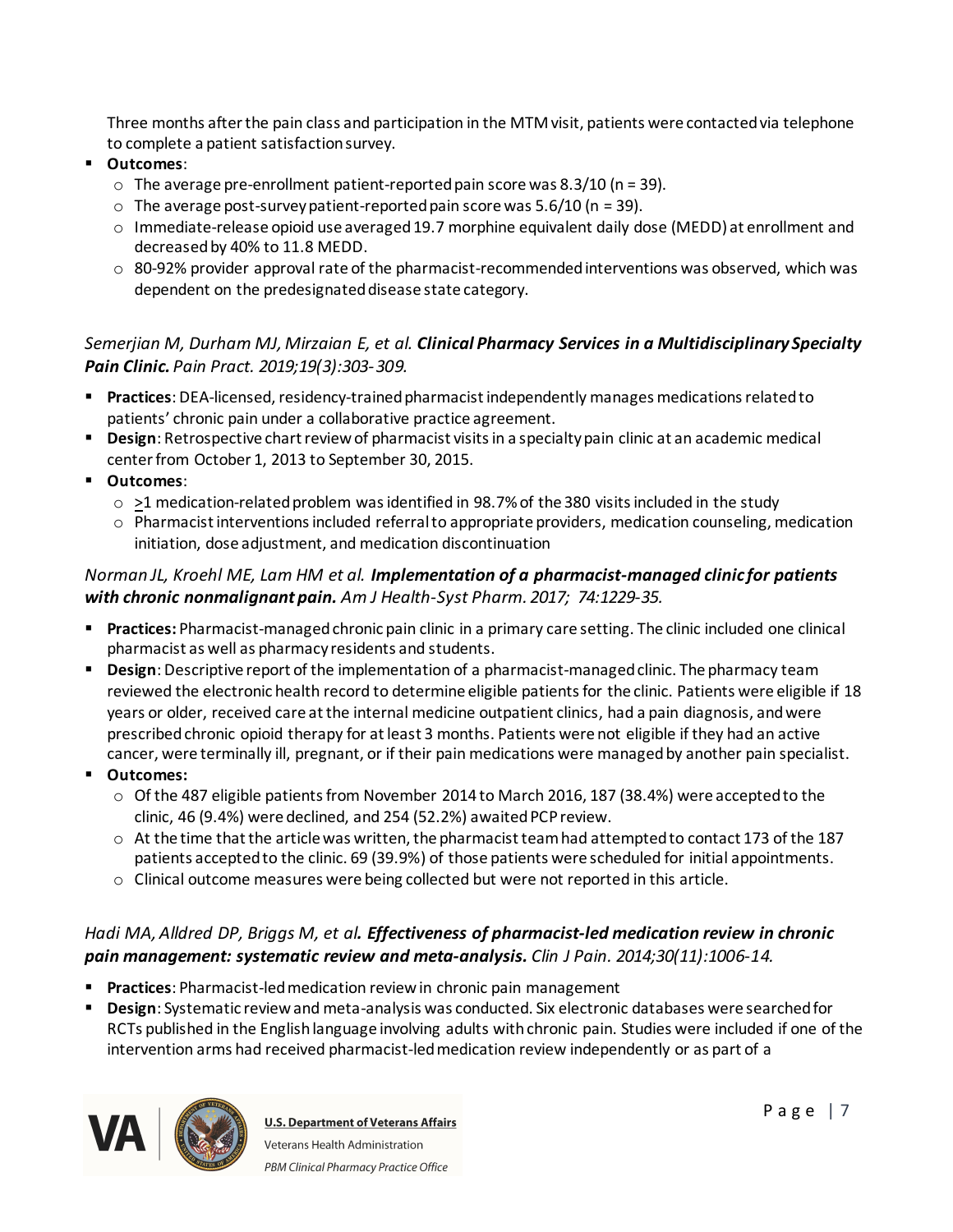multidisciplinary intervention. Risk of bias was assessed for all the included studies. Five RCTs were included. Two trials were conducted in the United Kingdom and 1 each in Canada, Germany, and the United States.

- § **Outcomes**:
	- o Meta-analysis showed a statistically significant reduction in pain intensity and significant improvement in physical functioning in the intervention group compared with controls
	- $\circ$  The clinical significance of these findings remains uncertain due to small effect size and nature of reported data within clinical trials

# *Bruhn H, Bond CM, Elliott AM, et al. Pharmacist-led management of chronic pain in primary care: results from a randomised controlled exploratory trial. BMJ Open. 2013;3(4)*

- § **Practices**: Subjects were randomized into 3 arms:
	- o Pharmacist medication review with face-to-face pharmacist prescribing;
	- o Pharmacist medication review with feedback to the general practitioner (GP), no planned patient contact, or
	- o Treatment as usual (TAU)
- § **Design**: Exploratory RCT comparing the effectiveness of pharmacist medication review, with or without pharmacist prescribing, with standard care, for patients with chronic pain at 6 practice sites in the United Kingdom.
- § **Outcomes**:
	- o Pharmacist prescribing arm:
		- 130 recommendations were made for 92% of participants seen over 6 months
		- Statistically significant within arm improvement in Chronic Pain Grade (CPG) and disability subscales
		- § Statistically significant improvement between arms on the intensity subscale
		- Statistically significant improvement for depression and anxiety, within the prescribing arm and between groups
	- o Pharmacist review arm:
		- 197 recommendations were made for 97% of participants' records reviewed over the 6 months
		- § GP feedback was provided for 48 participants. GPs fully implemented the pharmacist's recommendations for 20 patients, partially for 19 patients, and none for 9 patients
	- $\circ$  There was a significant within-arm improvement in overall CPG grade in the prescribing (p=0.003) and review arm (p=0.001), but not in the TAU arm.

### *Dole EJ, Murawski MM, Adolphe AB, et al. Provision of pain management by a pharmacist with prescribing authority. Am J Health Syst Pharm. 2007;64(1):85-9.*

- § **Practices**: Pharmacist clinician with DEA prescribing authority assumed medication management responsibilities for a clinic in Albuquerque, New Mexico. 90% of patients in this clinic were being treated for chronic non-cancer pain. A pharmacist clinician in New Mexico under the Pharmacist Prescriptive Authority Act has advanced training in physical assessment and pharmacotherapy.
- **Design**: Report of the clinical and financial outcomes of a pharmacist-managed pain clinic. The article analyzed data from 564 cases at the clinic.
- § **Outcomes**:
	- o Average of 150 refill requests processed per day
	- $\circ$  Pharmacist clinician services produced an annual revenue of \$107,550 for the healthcare system (9%) return on investment based on pharmacist clinician's salary of \$98,851)

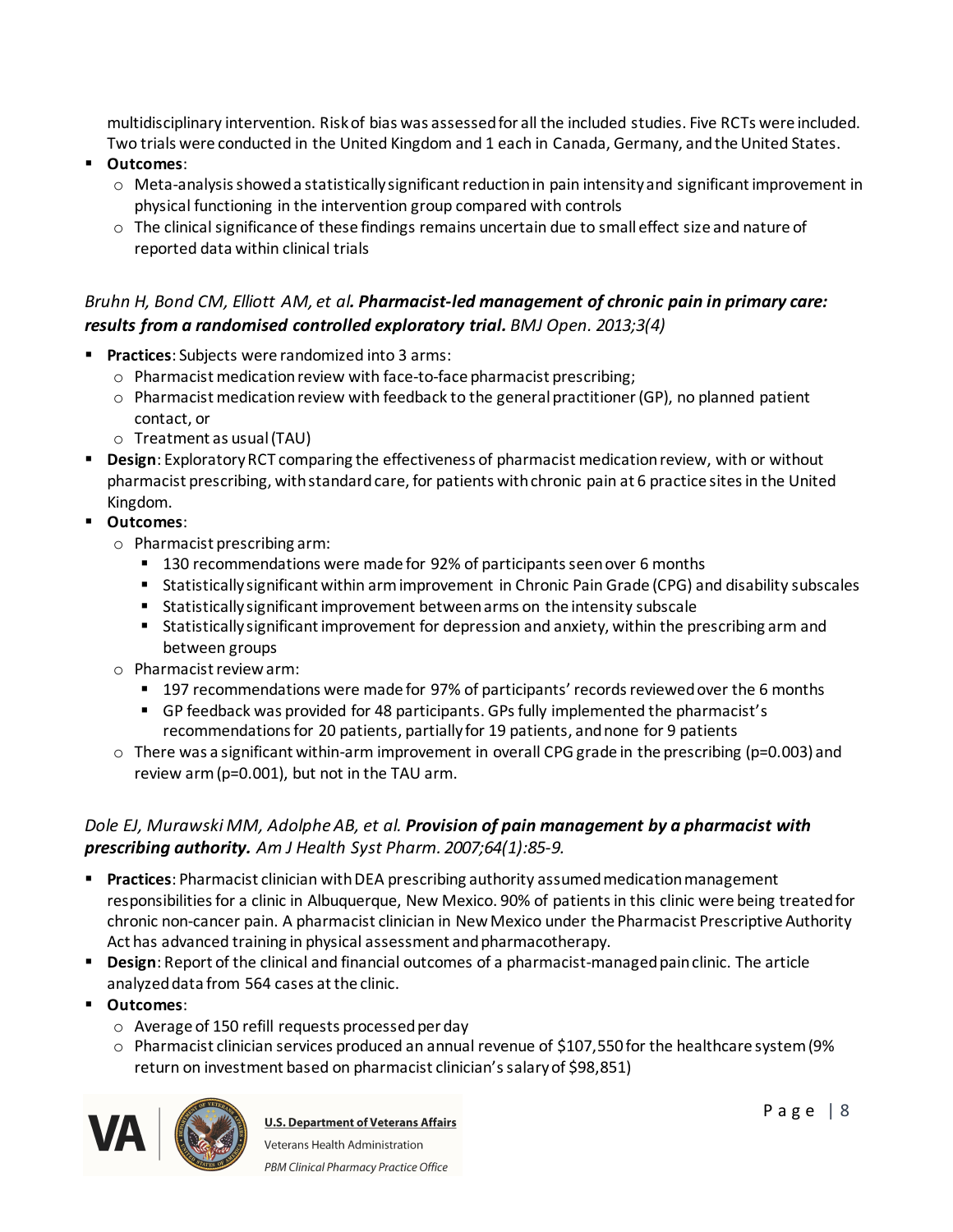- $\circ$  Pharmacist clinician services produced a cost-savings of \$455,238 to all health plans served by the clinic
- o Net savings of \$278,150 per year to the health plan

# <span id="page-8-0"></span>*Non-VA Outpatient Care: Perioperative Pain Management*

### *Coulson EE, Kral LA.* The Clinical Pharmacist's Role in Perioperative Surgical Pain Management. *J Pain Palliat Care Pharmacother. 2020;1-7.*

- § **Practices**: Clinical pain pharmacist in transitional perioperative pain management at a large academic medical center. The pharmacist utilizes a collaborative practice agreement, conducting clinic and phone visits. The pharmacist works with patients to develop an individualized perioperative analgesic plan and provides education regarding surgery.
- § **Design**: Report of a quality improvement project to assess the effects of a pharmacist-run transitional pain service. The enrolled patients were followed throughout their surgical course by the pharmacist, and upon discharge the pharmacist conducted follow-up phone interviews approximately weekly for up to a month. This was followed by a phone survey regarding satisfaction with this service. Referring providers were also surveyed to determine satisfaction.
- § **Outcomes**:
	- o 12 out of 13 (92%) patients reported they were "appreciative or very appreciative" of the pharmacist talking to them about a pain management plan both before surgery and after discharge.
	- $\circ$  All referring providers who responded to the survey reported they were satisfied with the pharmacist role in perioperative pain management.

# <span id="page-8-1"></span>*Non-VA Outpatient and Inpatient Care: Chronic Malignant Pain and Palliative Care*

#### *Patel JN, Boselli D, Hamadeh IS, et al. Pain Management Using Clinical Pharmacy Assessments with and without Pharmacogenomics in an Oncology Palliative Medicine Clinic. JCO Oncol Pract. 2020;16(2): e166-e174.*

- § **Practices**: Clinical pharmacist-led assessments of cancer pain with or without pharmacogenomic testing in an oncology palliative medicine clinic
- § **Design**: Included adult patients with uncontrolled cancer-related pain assessed at baseline by a palliative medicine provider using the Edmonton Symptom Assessment Scale. Pharmacotherapy was initiated or modified accordingly. A subset of patients consented to pharmacogenomic testing. The first pharmacy assessment occurred within 1 week of baseline and a second assessment was done within another week if intervention was required. Each patient's final visit was at 1 month.
- § **Outcomes**:
	- o 53% of patients undergoing pharmacy assessments hadpain improvement compared to 30% in historical control subjects (P < 0.001).
	- $\circ$  No significant difference in pain improvement between those who received (n = 43) and did not receive (n = 99) pharmacogenomic testing (56% v. 52%; P = 0.716).
	- o Of the 15 patients with an actionable genotype, 73% had pain improvement.

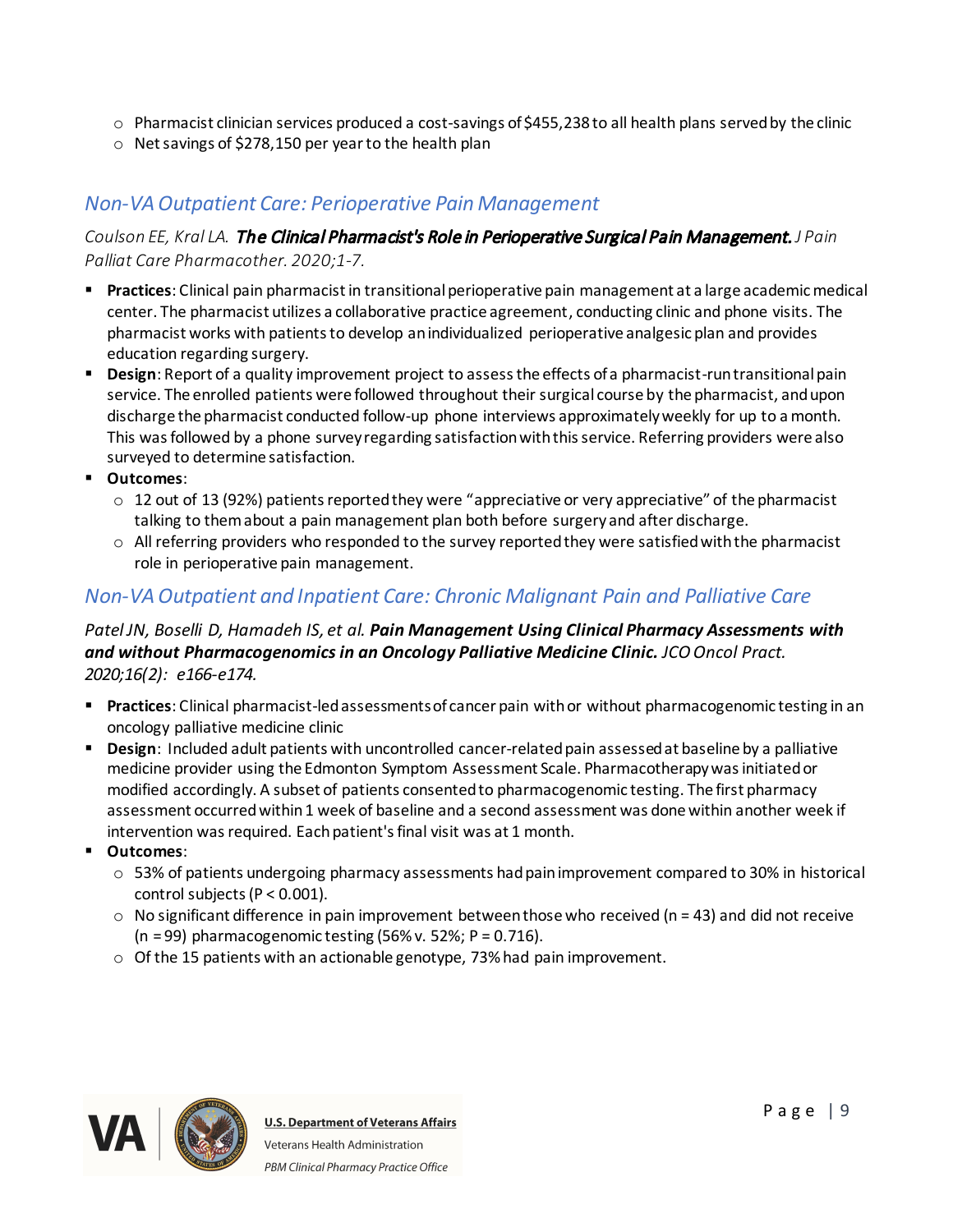# *Liu J, Wang C, Chen X, et al. Evaluation of pharmacist interventions as part of a multidisciplinary cancer pain management team in a Chinese academic medical center. J Am Pharm Assoc. 2020;60(1):76-80.*

- § **Practices**: Clinical pharmacist integrated into a cancer pain multidisciplinary management team at a single academic comprehensive cancer center in China.
- § **Design**: Retrospective data analysis was performed to evaluate pharmacist interventions in the cancer pain management of hospitalized patients, focusing on a clinically meaningful change in drug-related problems and pain score. Hospitalized patients with moderate to severe pain who had received analgesic medication for at least 3 consecutive days were included. For patients who met the criteria for admission, a pharmacist followed up daily during hospitalization and evaluated the patient during pre- and post-intervention visits.
- § **Outcomes**:
	- $\circ$  The pharmacist identified 12 types of pharmacotherapeutic drug-related problems.
	- $\circ$  The top 3 problems were nonadherence or missed doses (27.69%), inappropriate opioid selection (22.56%), and inappropriate dosage (16.41%).
	- $\circ$  After pharmacist intervention, drug-related problems decreased by 74.54% on average.
	- $\circ$  Across all visits, the changes in pain scores (mean  $\pm$  SD: 2.80  $\pm$  1.92 vs. 1.90  $\pm$  1.58, P < 0.05) and the number of patients with mild (172 vs. 128, P < 0.05), moderate (58 vs. 21, P < 0.05), and severe pain (9 vs. 2, P < 0.05) indicated a marked decrease in patients' pain levels after the inclusion of the pharmacist in the cancer pain multidisciplinary management team.

#### *Geum MJ, Ahn JH, Kim JS, et al. Interprofessional Collaboration Between a Multidisciplinary Palliative Care Team and the Team Pharmacist on Pain Management. Am J Hosp Palliat Care. 2019;36(7):616- 22.*

- § **Practices**: Multidisciplinary palliative care team consisting of a physician, pharmacist, nurses, and non-clinical support staff in an inpatient palliative care unit in a hospital in Korea.
- § **Design**: Retrospective observational study to evaluate the impact of a multidisciplinary palliative care team and the team pharmacist on pain management. Patients 18 years of age or older who were hospitalized in the palliative care unit for 7 days or more due toworsening oncologic pain were included.
- § **Outcomes**:
	- $\circ$  Pain intensity decreased significantly on day 7 of the palliative care unit stay compared to day 0.
	- $\circ$  A significant negative correlation was found between pain intensity and the proper use of analgesics (R = -0.407; P < .001, R = -0.309; P = .001, R = -0.241; P = .009, on day -7, day 0, day 7, respectively).

### *Edwards Z, Ziegler L, Craigs C, et al. Pharmacist educational interventions for cancer pain management: a systematic review and meta-analysis. Int J Pharm Pract. 2019;27(4):336-345.*

- § **Practices**: Pharmacist-led educational interventions for cancer pain
- § **Design**: A systematic review and meta-analysis of experimental trials testing pharmacist-led educational interventions for cancer pain was conducted to identify the components of these interventions and their effectiveness at improving pain related outcomes for patients with cancer. The literature review included articles published up to January 2018. Four studies were included involving 944 patients.
- § **Outcomes**:
	- $\circ$  Pain intensity in the intervention group was reduced by 0.76 on a 0-10 scale.

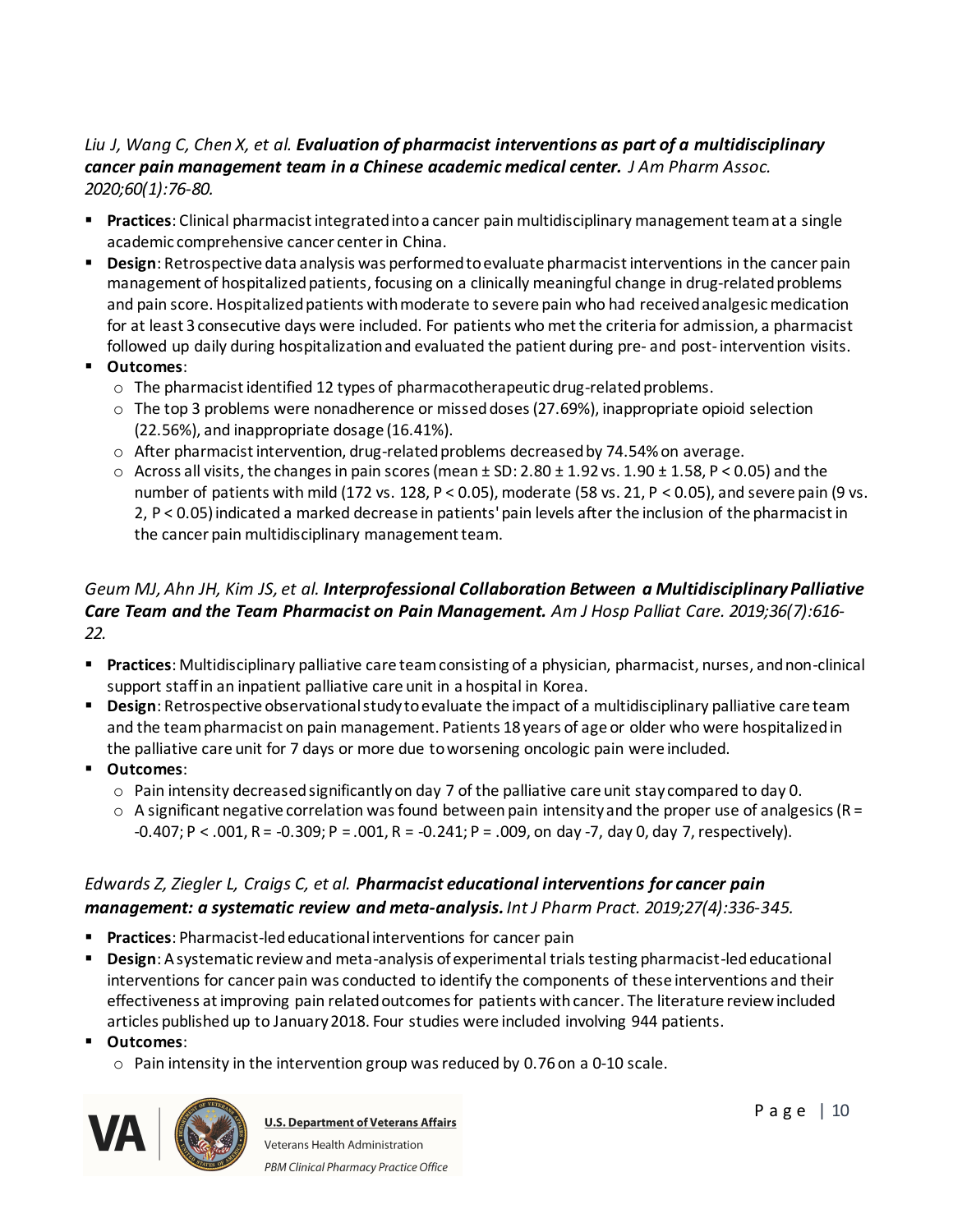$\circ$  Improvements in knowledge, side effects, and patient satisfaction were seen although with less reliable measures.

#### *Yamada M, Matsumura C, Jimaru Y, et al. Effect of Continuous Pharmacist Interventions on Pain Control and Side Effect Management in Outpatients with Cancer Receiving Opioid Treatments. Biol Pharm Bull. 2018;41(6):858-863.*

- § **Practices**: Pharmacists provided continuous interventions related to pain management and opioid-induced side effects for outpatients with cancer. The interventions were started at the first visit of a patient for opioid introduction. After the introduction of opioid analgesics, telephone interviews and counseling were provided to patients at home between 3 and 7 days after the first visit.
- § **Design**: The prospective observational study was conducted at a hospital in Osaka, Japan to evaluate the effect of continuous interventions for pain management and opioid-induced side effects in outpatients with cancer. Data was collected from all patients with cancer pain who received pharmacist interventions from October 2014 to March 2016.
- § **Outcomes**:
	- o Palliative care pharmacists conducted 105 interviews for 27 patients with cancer pain.
	- $\circ$  Pain intensities significantly decreased after the pharmacists' continuous intervention (including telephone interviews) with their appropriate recommendations and increased opioid doses.
	- $\circ$  Side effects such as nausea and constipation increased or remained unaffected even after the intervention, likely due to the increased opioid doses.
	- $\circ$  About 90% of pharmacists' recommendations for pain control were accepted by the physicians and helped to control the pain intensities.

# *Ma JD, Tran V, Chan C, et al. Retrospective analysis of pharmacist interventions in an ambulatory palliative care practice. J Oncol Pharm Pract. 2016;22(6):757-765.*

- § **Practices**: At the first patient visit, an oncologist or hematologist would refer the patient to a pharmacist-led outpatient palliative care clinic. The pharmacist would then evaluate and follow up with the patient at the second, third and fourth appointments. The pharmacist identified medication problems, made medication changes and assessed changes in pain scores.
- § **Design**: Retrospective data analysis was conducted to evaluate pharmacist interventions and patient outcomes of a pharmacist-led palliative care clinic at an academic, comprehensive cancer center between March 2011 and March 2012.
- § **Outcomes**:
	- $\circ$  The most common interventions by a pharmacist were a change in pain medication dose and initiation of a new medication for constipation and nausea/vomiting.
	- $\circ$  There was a statistically significant change in pain scores observed at the third visit, but not for the second and fourth visits

# *Gagnon L, Fairchild A, Pituskin E, et al. Optimizing pain relief in a specialized outpatient palliative radiotherapy clinic: contributions of a clinical pharmacist. J Oncol Pharm Pract. 2012;18(1):76-83.*

- § **Practices**: Clinical pharmacist-led outpatient palliative radiotherapy (RT) clinic
- § **Design**: Observational study evaluating the interventions of a clinical pharmacist in an outpatient palliative RT clinic. Data was collected prospectively.

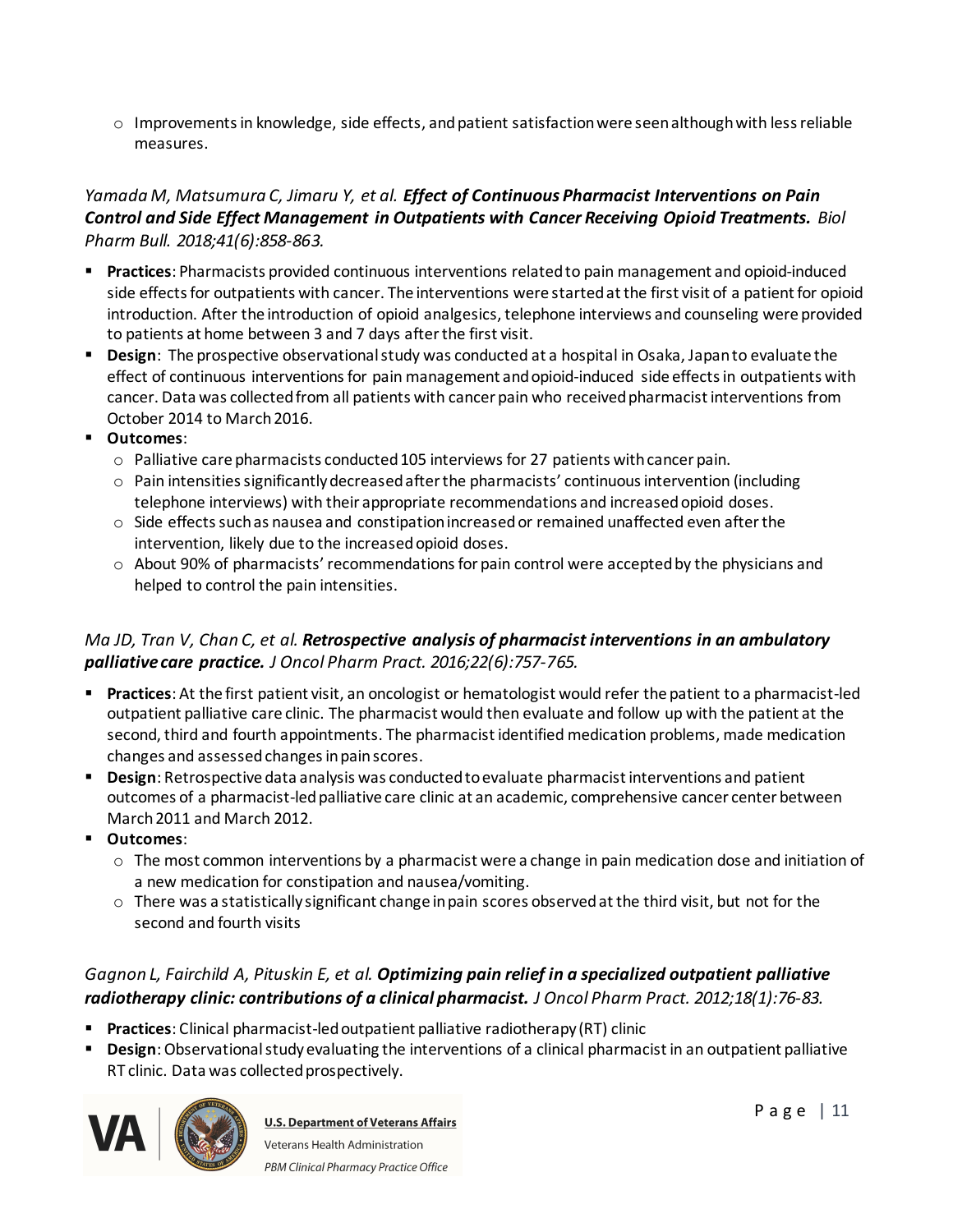#### § **Outcomes**:

- $\circ$  Clinical pharmacist interventions included screening for opioid toxicity, recommendation to change analgesic agent, and acting as a liaison with the community pharmacy.
- $\circ$  84.3% of pharmacist visits involved medication counseling on bowel routine, opioids, and hydration.

#### *Atayee RS, Best BM, Daniels CE. Development of an ambulatory palliative care pharmacist practice. J Palliat Med. 2008;11(8):1077-82.*

- § **Practices**: Palliative care pharmacist via retail pharmacy integrated into a consultative ambulatory palliative care service. The pharmacist prescribedunder a collaborative practice agreement in California with NPI and DEA registration.
- § **Design**: Report of a palliative care pharmacist in an ambulatory care setting. The palliative care pharmacist consulted 29 new patients who had 114 clinic visits from November 2006 through August 2007.
- § **Outcomes**:
	- o 93% of referrals to the palliative care pharmacist were for pain management.
	- $\circ$  98% of pharmacist medication recommendations were accepted by the primary care oncologist.
	- $\circ$  Top three useful activities of the service as reported by physicians were: 1) additional time spent with patients without physician present, 2) pain and symptom management, and 3) psychosocial support.

#### *Lothian ST, Fotis MA, Von gunten CF, et al. Cancer pain management through a pharmacist-based analgesic dosing service. Am J Health Syst Pharm. 1999;56(11):1119-25.*

- § **Practices**: Pharmacist-based pain management service in an oncology unit
- **Design**: Report of the outcomes of an inpatient pharmacist-based analgesic dosing service practice
- § **Outcomes**:
	- o Average of 70% of analgesic omissions or incorrect orders required correction by the pharmacist.
	- $\circ$  Average of 3.5 recommendations per patient after pharmacist assessment.
	- $\circ$  Reduction in the average pain score on admission to discharge from 2.4/10 to 1.3/10.
	- $\circ$  44% of patients were discharged with a pain score of 0/10.
	- o Length of stay for patients with an admitting diagnosis of cancer decreased by 8% over the 3-year period.

#### <span id="page-11-0"></span>*Non-VA Inpatient Care*

#### *Ghafoor VL, Phelps PK, Pastor J, Meisel S. Transformation of Hospital Pharmacist Opioid Stewardship. Hosp Pharm. 2019;54(4):266-273.*

- § **Practices**: The pharmacist and nurses collaborated to identify patients with unmet pain medication needs. Then the pharmacist would adjust the patients pain medications according to the institution's protocol.
- § **Design**: Pilot study of 18 patients who were provided routine clinical services on hospital patient care units by clinical pharmacists with a scope of practice over a 6-month period.
- § **Outcomes**:
	- $\circ$  Significant reduction in the time needed for a medication order change from 408 minutes for provider authorization to 198 minutes using the pharmacist protocol.
	- $\circ$  6-hour reduction in length of stay (p=0.08).

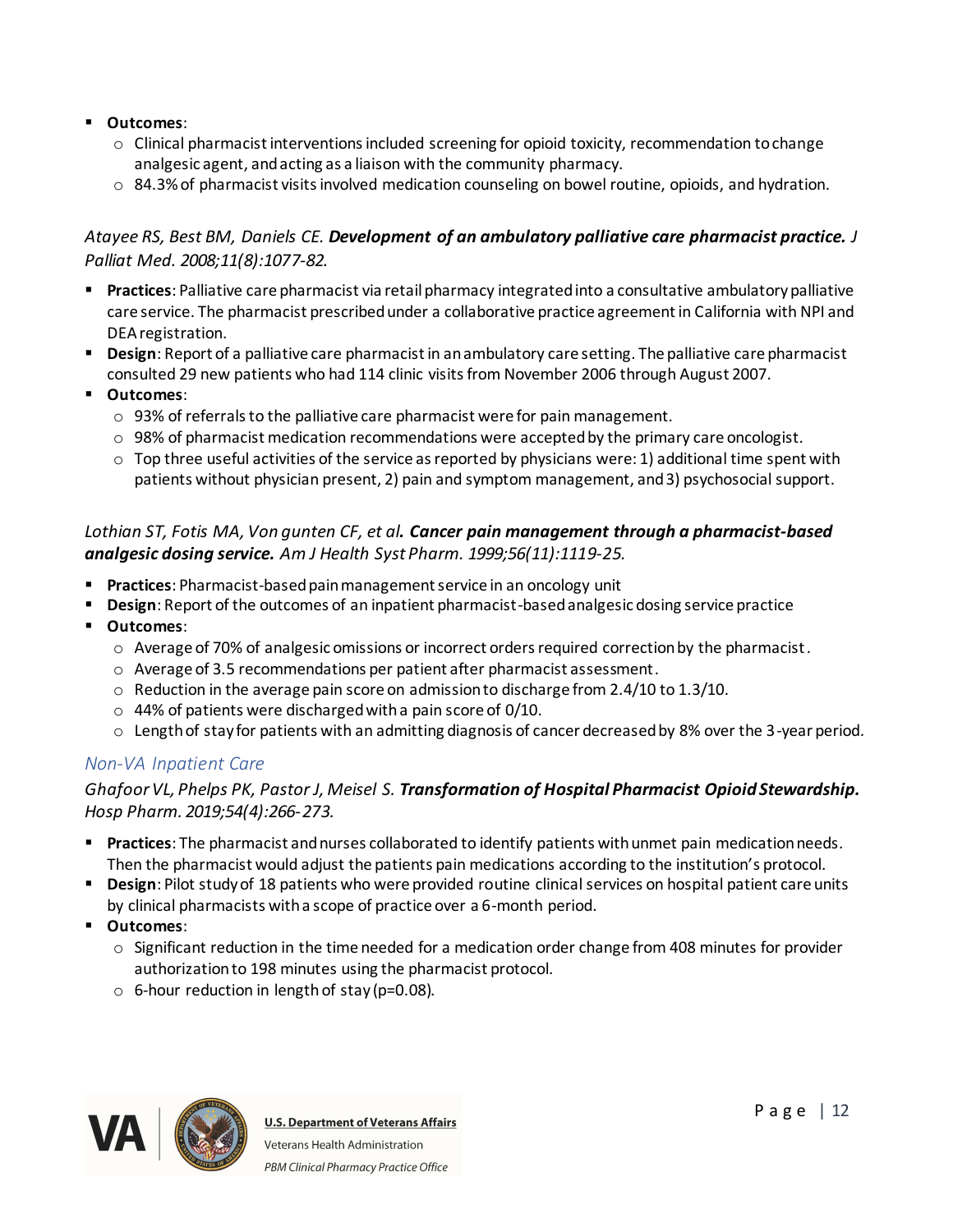### *Poirier RH, Brown CS, Baggenstos YT, et al. Impact of a pharmacist-directed pain management service on inpatient opioid use, pain control, and patient safety. Am J Health Syst Pharm. 2019;76(1):17-25.*

- § **Practices**: Pharmacy pain management service (PPMS) consisting of three full-time clinical pharmacists with specialized training in analgesic pharmacotherapy. Pharmacists performed consultations (available to adult acute care medical-surgical floors and the intermediate ICU) and opioid stewardship functions.
- § **Design**: Retrospective data analysis was performed to evaluate a PPMS. Three years of practice prior to the implementation of PPMS was compared with a 3-year period after PPMS implementation.
- § **Outcomes**: The following were statistically significant outcomes after PPMS implementation: o Decrease in the total institutional opioid use
	- $\circ$  Reductions in the use of high-risk opioid medications (e.g., parenteral hydromorphone, fentanyl, transdermal fentanyl patches)
	- o Increased coanalgesic and adjunctive medication use
	- o Decrease in rapid response team and code blue events associated with opioid-induced oversedation

# *Louzon P, Jennings H, Ali M, Kraisinger M. Impact of pharmacist management of pain, agitation, and delirium in the intensive care unit through participation in multidisciplinary bundle rounds. Am J Health Syst Pharm. 2017;74(4):253-262.*

- § **Practices**: Intensive care unit (ICU) pharmacist-led two-phase program in a large community teaching hospital. Phase 1 of the initiative involved a pilot project to evaluate pharmacist management of sedative therapy for mechanically ventilated patients. Using a newly developed pain, agitation and delirium (PAD) order set, a pharmacist performed daily sedation management in a cohort of patients. In phase 2 of the project, an expanded group of pharmacists collaborated with interprofessional teams to manage PAD using an integrated "ABCDE bundle" to promote early mobility and weaning from sedatives and analgesics.
- **Design**: A report of a two-phase program to increase pharmacist involvement in management of PAD is detailed. The purpose of the program was to decrease ICU length of stay (LOS), ventilator use, sedative use, and hospital expenditures while advancing pharmacists' scope of practice. A retrospective comparison of data on a cohort of medical ICU patients managed using the ABCDE bundle approach and a standard-care cohort was performed.
- § **Outcomes**: Relative to physician-managed standard care, pharmacist-directed sedation management resulted in fewer hours of continuous sedation, 46% reduction in patients on continuous sedative infusions, reductions in ICU and total hospital LOS. Estimated savings = \$1.2 million in direct hospital costs, \$183,216 in drug costs. Improvements in mean ventilator days per patient, ICU LOS, and mortality were observed.

# *Genord C, Frost T, Eid D. Opioid exit plan: a pharmacist's role in managing acute postoperative pain. J Am Pharm Assoc. 2017; 57(2S):92-8.*

- § **Practices:** Pharmacist-led opioid exit plan (OEP) for acute postoperative pain management in the setting of neurosurgery, orthopedic, and colorectal surgery at St. Joseph Mercy Hospital in Ann Arbor, MI. Each surgery area is staffed by one pharmacist. The pharmacist's responsibilities in this program include:
	- o Medication reconciliation and PDMP query prior to admission
	- o Participation in interdisciplinary rounds to provide recommendations for optimal postoperative pain management
	- o Assessment of outpatient prescriptions with opioid discharge counseling
	- $\circ$  Evaluation of prescribed pain regimen and opioid discontinuation status at post-discharge follow up appointments

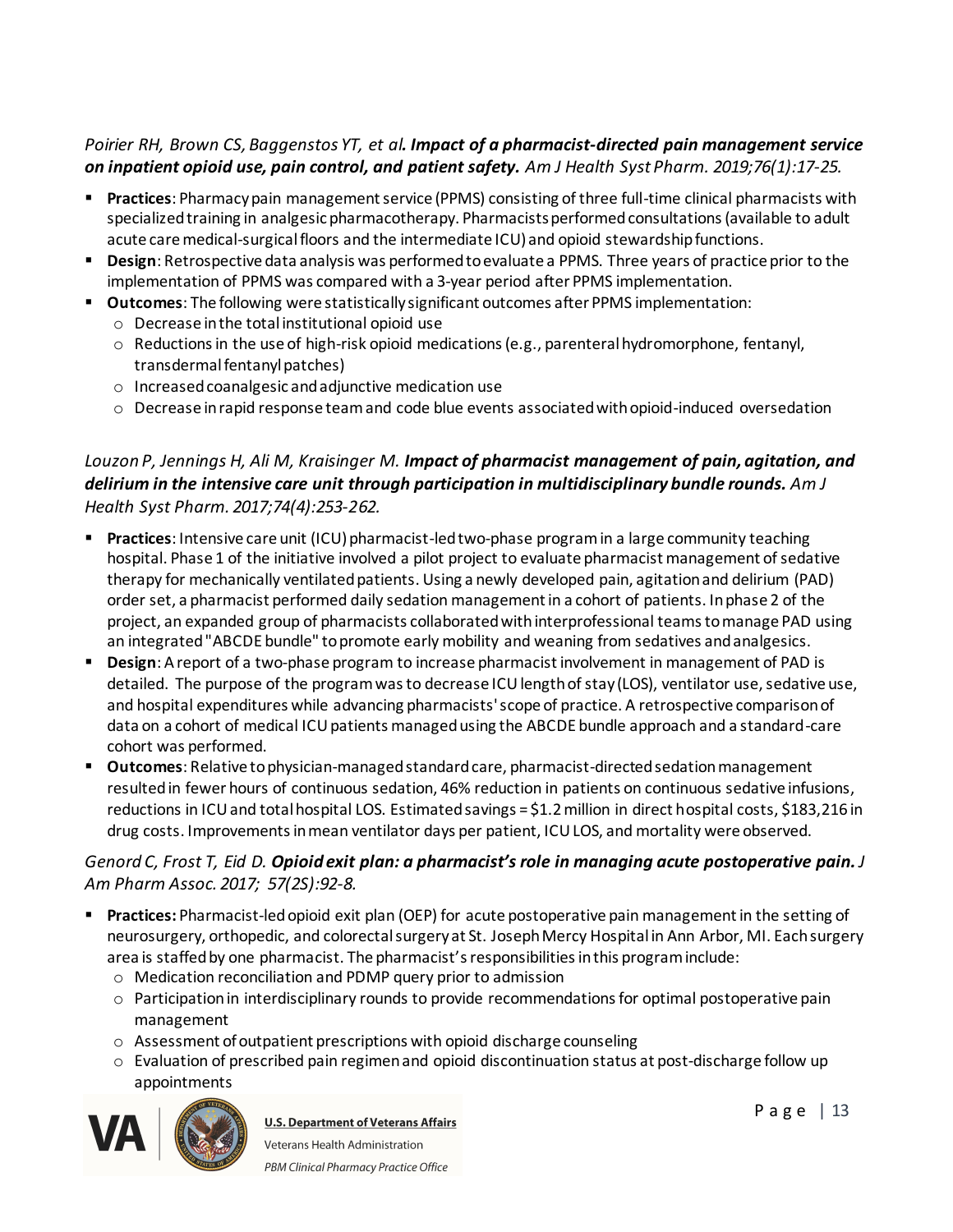- § **Design**: Descriptive report of a pharmacist-led practice model, which details the roles of pharmacists and pharmacy students upon patient admission, during postoperative recovery, and at patient discharge.
- § **Outcomes:** Evaluation of outcomes of this practice are in progress.

#### *Tran T, Taylor SE, Hardidge A, et al. Impact of pharmacists assisting with prescribing and undertaking medication review on oxycodone prescribing and supply for patients discharged from surgical wards. J Clin Pharm Ther. 2017;42(5):567-572.*

- § **Practices**: In the pre-intervention period, discharge prescriptions were prepared by hospitalists and reviewed by a ward pharmacist prior to dispensing. Post-interventions, the prescriptions were prepared by a project pharmacist in consultation with a hospitalist and then reviewed by a ward pharmacist and dispensed.
- § **Design**: Retrospective data analysis was performed after a 16-week prospective pre- and post-intervention study on two surgical inpatient wards at a teaching hospital in Melbourne, Australia.
- **Outcomes**: There was a statistically significant reduction (p<.01) in the proportion of patients who were supplied oxycodone, but not the amount supplied/patient, after ward pharmacist review of prescriptions.

#### *Andrews LB, Bridgeman MB, Dalal KS, et al. Implementation of a pharmacist-driven pain management consultation service for hospitalised adults with a history of substance abuse. Int J Clin Pract. 2013;67(12):1342-9.*

- § **Practices**: Pharmacist-led inpatient pain management consult service for patients with concomitant substance use disorder (SUD).
- § **Design**: Report of the implementation and outcomes of an inpatient pain management consult service led by clinical pharmacists.
- § **Outcomes**:
	- $\circ$  25% reduction in intermittent morphine, 42% in intermittent hydromorphone use after first 3 months.
	- $\circ$  Decreased IV intermittent opioid use corresponded with resolution of behavioral barriers as reported by all team members.
	- o Nurses and physicians reported increased confidence in the pain management plan for this population and considered the program as valuable.

# <span id="page-13-0"></span>*Non-VA Emergency Department Services*

#### *Robey-gavin E, Abuakar L. Impact of Clinical Pharmacists on Initiation of Postintubation Analgesia in the Emergency Department. J Emerg Med. 2016;50(2):308-14.*

- § **Practices:** Emergency department (ED) clinical pharmacist services provided 10.5 hours per day, seven days per week. The clinical pharmacists arranged to have premixed fentanyl infusions stocked in the ED and provided education to ED staff regarding the importance of post-intubation analgesia. They also provided direct recommendations for analgesic therapy as part of the post-intubation regimen.
- § **Design:** Retrospective cohort study of patients 18 years or older who underwent rapid sequence intubation (RSI) in the ED during the pre-intervention period (January 1, 2010–June 30, 2010) and post-intervention period (January 1, 2011–June 30, 2011). The purpose was to compare the rate of initiation of post-intubation analgesia before and after intervention by an ED clinical pharmacist.
- § **Outcomes:** 
	- $\circ$  Initiation of post-intubation analgesia significantly increased from 20% to 49% (p=0.005) after clinical pharmacist intervention.

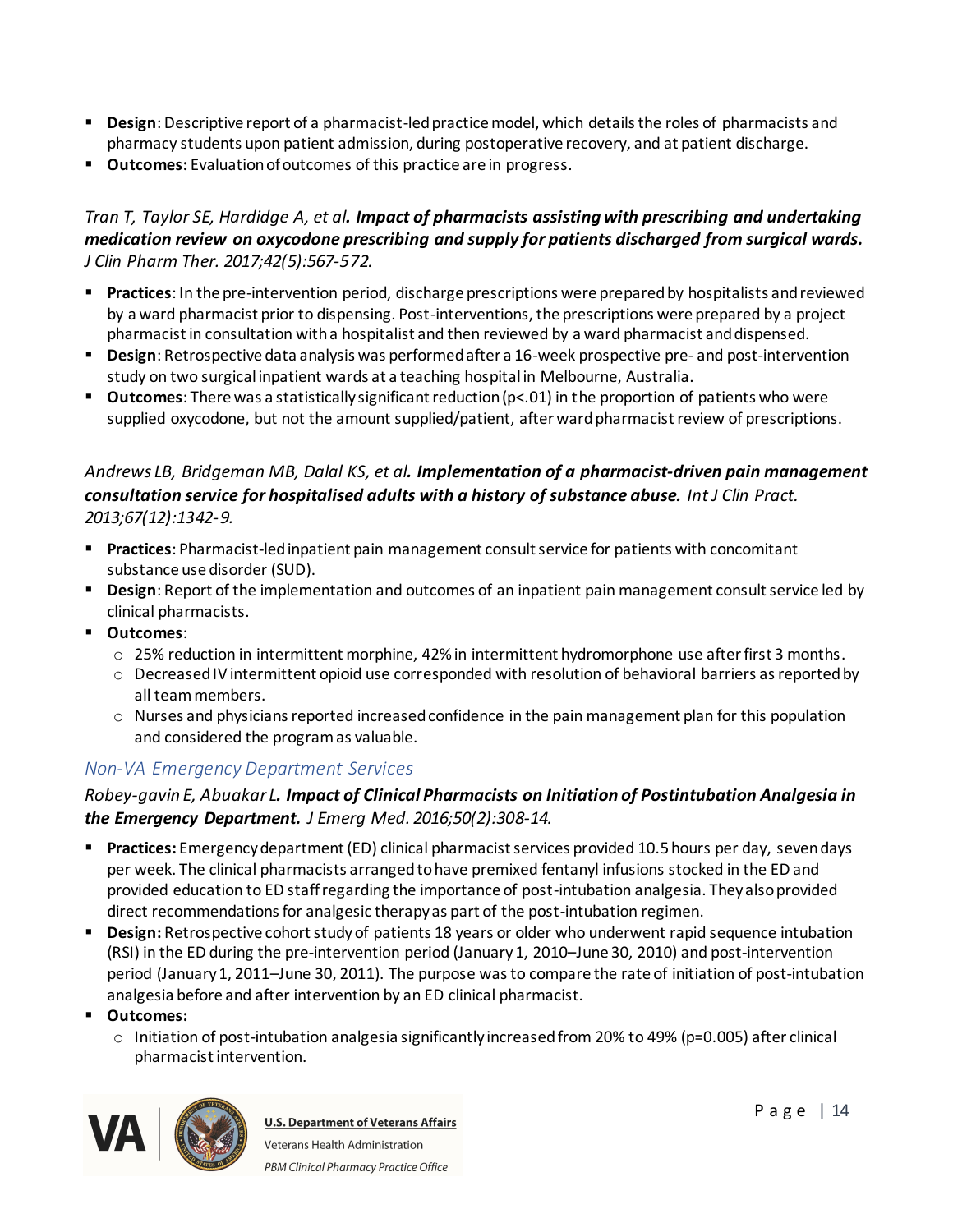- $\circ$  Average time to initiation of post-intubation analgesia decreased by 54%, from 98 minutes before pharmacist intervention to 45 minutes after pharmacist intervention.
- $\circ$  50% of analgesic use in the pre-intervention group and 85% in the post-intervention group occurred during the ED clinical pharmacist duty hours.

### *Montgomery K, Hall AB, Keriazes G. Pharmacist's impact on acute pain management during trauma resuscitation. J Trauma Nurs. 2015;22(2):87-90.*

- § **Practices:** Integration of an ED clinical pharmacist within a multidisciplinary trauma resuscitation team, including trauma surgeons, emergency medicine physicians, emergency medicine residents, ED nurses, respiratory therapists, and radiology technicians. This was conducted at a community tertiary care referral hospital with a level II trauma center.
- § **Design:** Retrospective chart review of patients 18 years or older, who presented to the ED via activation of the trauma alert system, and received IV hydromorphone, fentanyl, or morphine from January 1, 2009, to May 31, 2013. The purpose was to determine whether pharmacist participation on the trauma resuscitation team was associated with a decreased door-to-pain medication time and greater decrease in mean pain score from door-to-ED transfer, compared with no pharmacist being present.
- § **Outcomes:** The average time to first analgesic administered decreased from 21 minutes to 17 minutes (p=0.03) when an ED pharmacist participated in the trauma resuscitation team.

# <span id="page-14-0"></span>*Non-VA Opioid Stewardship: Outpatient*

# *Cox N, Tak CR, Cochella SE, et al. Impact of Pharmacist Previsit Input to Providers on Chronic Opioid Prescribing Safety. J Am Board Fam Med. 2018;31(1):105-112.*

- § **Practices**: Pharmacist performed a chart review and provided recommendations for opioid management to primary care providers (PCPs) prior to each appointment for 4 months
- § **Design**: Retrospective chart review evaluating the impact of a pre-visit pharmacist review of high-risk patients treated with opioids for chronic pain on compliance to guideline recommendations at a family medicine residency clinic. The study included adult patients with a PCP appointment for chronic pain who were prescribed > 50 morphine milligram equivalents per day (MEDD).
- **Outcomes**: 14% reduction in the average MEDD prescribed before and after the intervention (p < .001), with no change in pain scores.

# *Tewell R, Edgerton L, Kyle E. Establishment of a pharmacist-led service for patients at high risk for opioid overdose. Am J Health-Syst Pharm. 2018; 75:376-83.*

- § **Practices:** Pharmacist-led naloxone clinic program within a family medicine clinic, which included education on naloxone use and the risks of opioid therapyas well as provision of naloxone.
- § **Design**: Descriptive report of the implementation of a pharmacist-led naloxone clinic within a non-VA medical center.
- § **Outcomes:**
	- o During the first 6 months of this program, pharmacists identified 49 patients at risk for opioid overdose.
	- o Pharmacists provided education to 84% of the identified patients.
	- $\circ$  69% of the educated patients were confirmed to have filled a naloxone prescription.

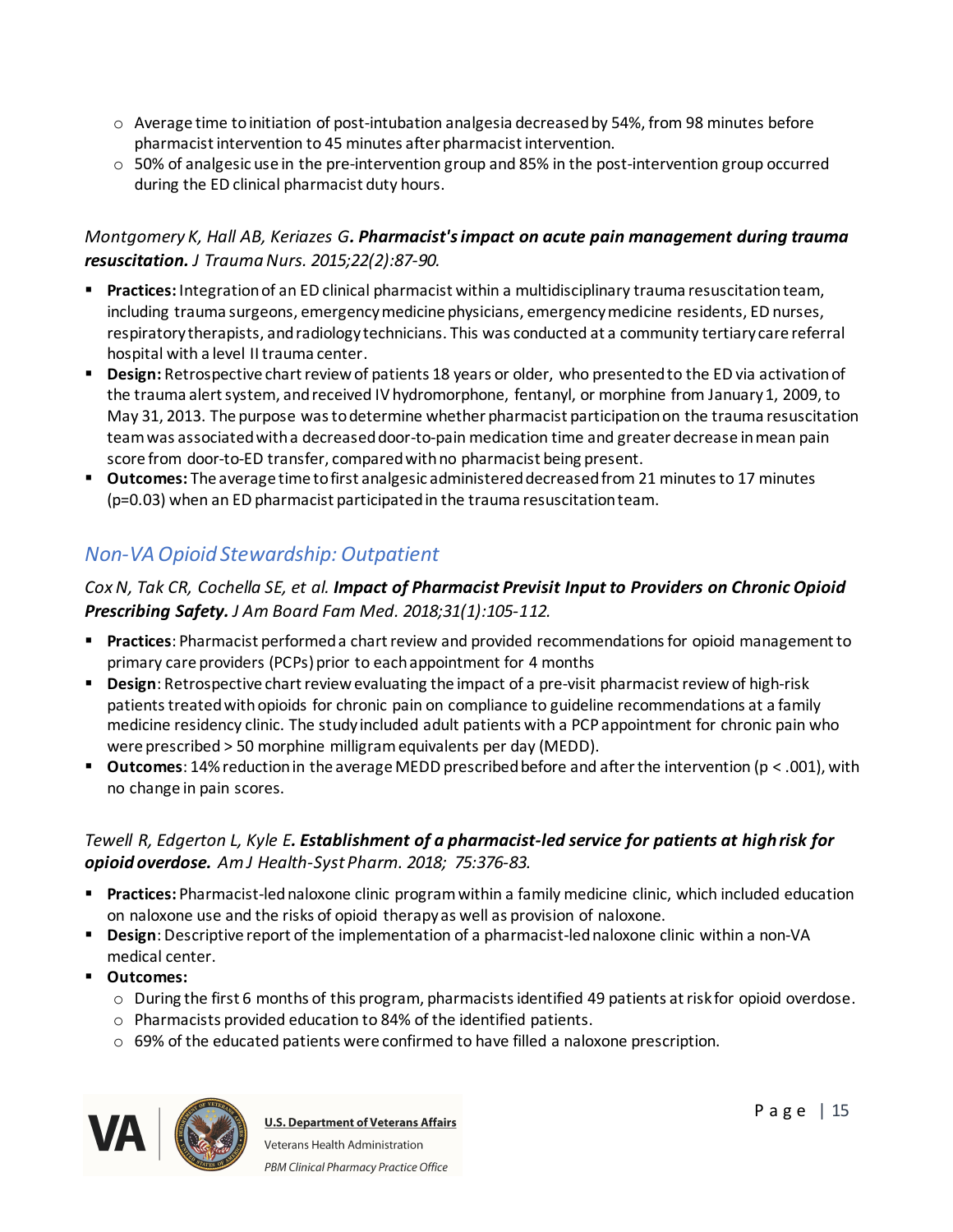#### *Homsted FAE, Magee CE, Nesin N. Population health management in a small health system: Impact of controlled substance stewardship in a patient-centered medical home. Am J Health-Syst Pharm.2017; 74:1468-75.*

- § **Practices**: Pharmacist-led interdisciplinary controlled substance stewardship program, which provided population health management services in a patient-centered medical home in Bangor, Maine.
- **Design:** A report of a comprehensive controlled substance stewardship program is detailed.
- § **Outcomes**:
	- o The number of patients receiving chronic opioids decreased by 67.2%.
	- o A 65.6% decrease in the number of patients receiving benzodiazepines was observed.
	- $\circ$  Premature deaths were reviewed to identify associations with opioids prescribed at the time of death, which revealed a decline of 50% between 2013 and 2015.

# *Duvivier H, Gustafson S, Greutman M et al. Indian health service pharmacists engaged in opioid safety initiatives and expanding access to naloxone. J Am Pharm Assoc. 2017; 57(2S):135-40.*

- § **Practices:** Clinical pharmacist practices in the Indian Health Service (IHS) include responsible opioid prescribing, increased access to medication-assisted treatment, naloxone and community interventions.
	- $\circ$  Clinical pharmacist roles range from individual consultation appointments to full prescriptive authority for controlled substances in the multidisciplinary chronic pain management program.
	- o Pharmacists collaborate with buprenorphine prescribers to coordinate comprehensive patient care and assist with establishing tele-medicine clinics at facilities that lack an in-house buprenorphine prescriber.
	- $\circ$  Pharmacists provide naloxone training for first responders in the community and collaborate to provide drug take-back programs.
- **Design**: Descriptive report of pharmacist-led opioid safety initiatives and responsibilities within the IHS
- § **Outcomes:**
	- $\circ$  Preliminary data and feedback show appropriate identification of opioid overdose symptoms and naloxone administration by pharmacist-trained first responders
	- $\circ$  Increased access to naloxone kits through co-prescribing by pharmacists and first responder initiatives

# *Stewart A, Zborovancik KJ, Stiely KL. The impact of pharmacy services on opioid prescribing in dental practice. J Am Pharm Assoc. 2017;57(2S): S78-S82.*

- § **Practices**: Pharmacist review of all dental opioid orders prior to prescribing in the 74-month period
- § **Design**: Retrospective chart review of opioid prescriptions written by dentists practicing in a free dental clinic for the medically underserved over a period of 74 months was performed.
- § **Outcomes**:
	- $\circ$  Dentists were 81% less likely to prescribe opioids when pharmacy review was integrated in practice (p<0.001).
	- $\circ$  Opioid prescribing rates were 5 times greater without pharmacy service integration (p<0.001).
	- o Fewer errors noted with pharmacy review of orders, though no statistically significant difference found.

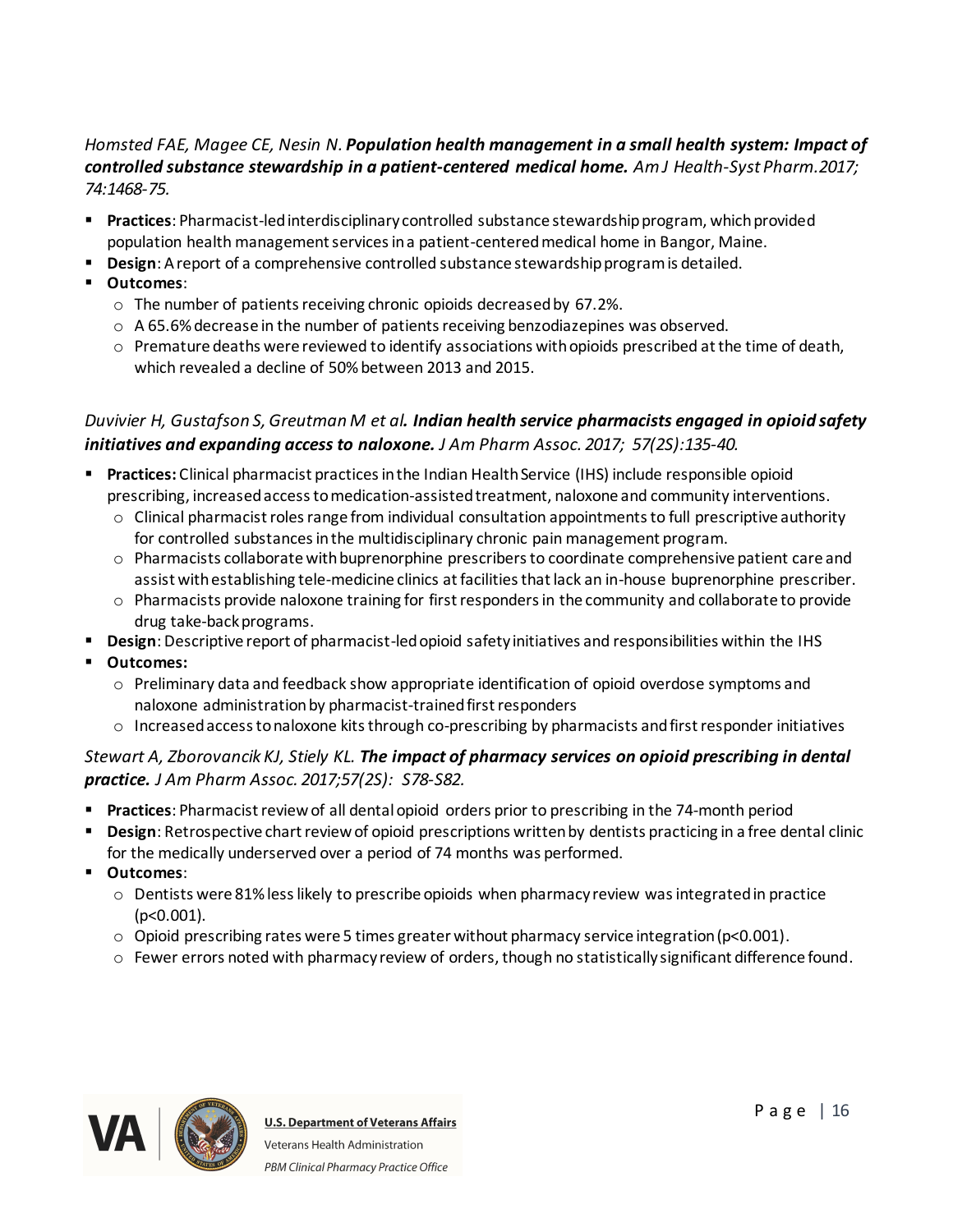### *Akers JL, Hansen RN, Oftebro RD. Implementing take-home naloxone in an urban community pharmacy. J Am Pharm Assoc. 2017; 57(2S):161-7.*

- § **Practices:** Pharmacist-led take-home naloxone program in a community pharmacy, which included distribution of naloxone kit prescriptions under a collaborative drug therapy agreement and provision of opioid overdose education.
- § **Design**: Description of the implementation of a take-home naloxone program.
- § **Outcomes:**
	- $\circ$  Pharmacists provided naloxone kits and opioid overdose education to older individuals compared to other programs in the area, who tended to be bystanders rather than the end users of the naloxone kits. They also provided education through community and group trainings.
	- o About 1400 people were educated by pharmacists in this program.
	- o 234 naloxone kits were dispensed from August 2012 to August 2016.
	- o One educated group received 99 naloxone kits from August 2014 to August 2016, of these, 20 kits were successfully used to reverse opioid overdose (20.2% success rate of dispensed kits).

# *Cochran G, Gordon AJ, Field C, et al. Developing a framework of care for opioid medication misuse in community pharmacy. Res Social Adm Pharm. 2016;12(2):293-301.*

- § **Practices:** Eleven experts, including three pharmacists, from the United States and United Kingdom participated in a one-day interdisciplinary meeting at the University of Pittsburgh to discuss modification of the Screening, Brief Intervention, and Referral to Treatment (SBIRT) protocol for use in community pharmacy to address opioid medication misuse
- § **Design**: Description of the results of an interdisciplinary meeting of pharmacy, addiction, intervention, and treatment experts. The Consolidated Criteria for Reporting Qualitative Research (COREQ) checklist was used.
- § **Outcomes:**
	- o Modifying SBIRT for community pharmacy practice concentrated on capitalizing on the pharmacist's knowledge of medication management, particularly related to adverse events and medication adherence.
	- o Interventions for acute needs should be team-based and encompass the range of disciplines that interface with medication misuse.

### *Kattan JA, Tuazon E, Paone D, et al. Public health detailing—a successful strategy to promote judicious opioid analgesic prescribing. Am J Public Health. 2016;106(8):1430–8.*

- § **Practices**: Public health campaign, including a public health pharmacist, detailing three recommendations:
	- $\circ$  A 3-day supply of opioids is usually enough for acute pain
	- o Avoid prescribing opioids for chronic noncancer pain
	- o Avoid high-dose opioid prescriptions
- § **Design**: Pre- and post-intervention study conducted to evaluate knowledge and prescribing changes following a 2-month public health detailing campaign (one-to-one educational visits) about judicious opioid analgesic prescribing conducted among health care providers in Staten Island, New York City, in 2013. Prescribing data from the 3-month period before the campaign were compared with 2 sequential 3-month periods after the campaign.
- § **Outcomes**:
	- $\circ$  Among 866 health care providers visited, knowledge increased for all 3 recommendations (P < .01).



**U.S. Department of Veterans Affairs** Veterans Health Administration PBM Clinical Pharmacy Practice Office

P a g e | 17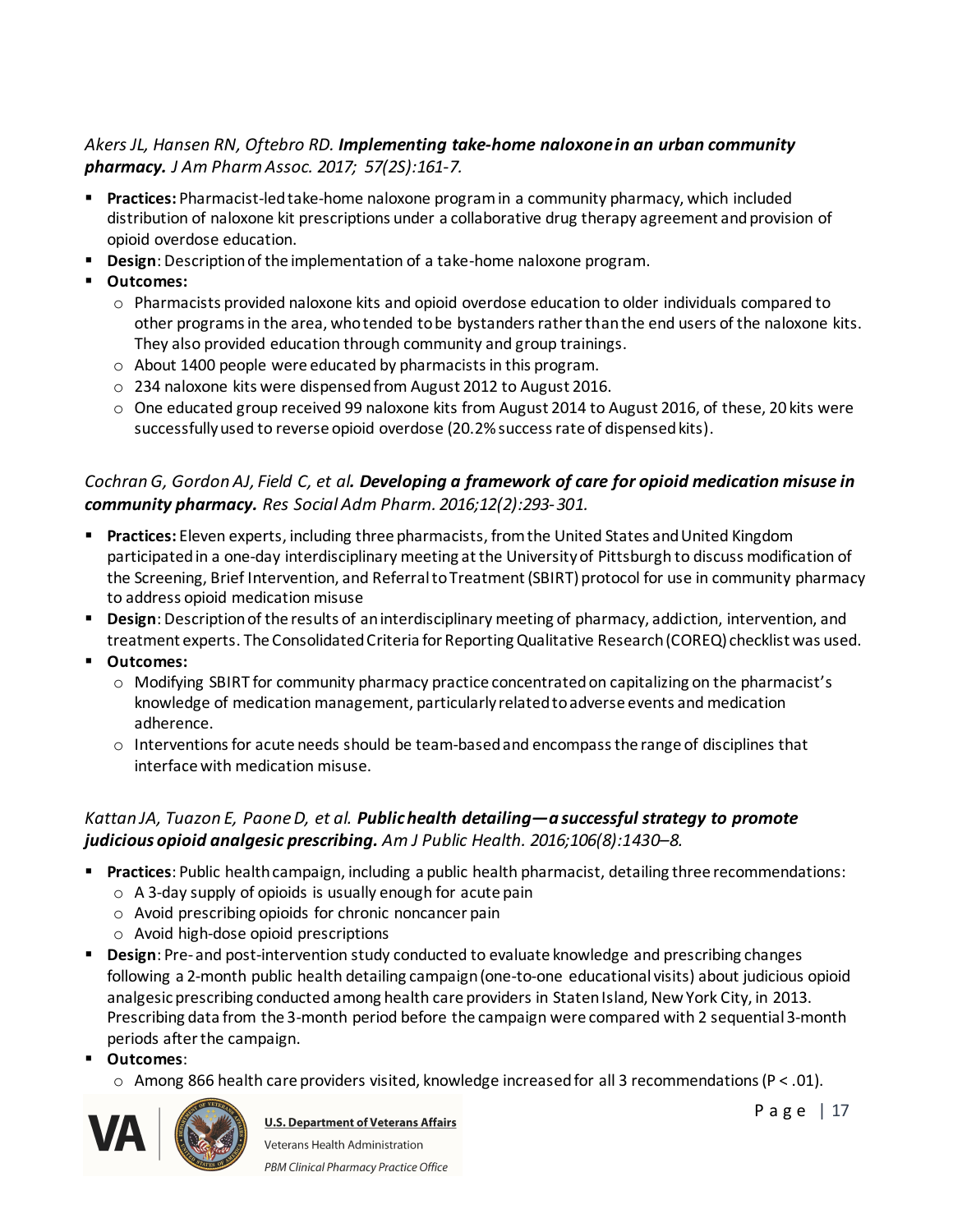- $\circ$  Overall prescribing rate decreased similarly in Staten Island and other New York City counties (boroughs).
- $\circ$  High-dose prescribing rate decreased more in Staten Island than in other boroughs (P < .01).
- $\circ$  Median day supply remained stable in Staten Island and increased in other boroughs.

# <span id="page-17-0"></span>*Non-VA Opioid Stewardship: Acute Care*

#### *Rizk E, Swan JT, Cheon O, et al. Quality indicators to measure the effect of opioid stewardship interventions in hospital and emergency department settings. Am J Health-Syst Pharm. 2019; 76:225- 35*

- § **Practices**: Utilizing multi-professional stakeholders at the Houston Methodist Health System, including clinical pharmacists, project initiated to develop quality indicators used to track opioid stewardship efforts in hospital and emergency department (ED) settings. Health system consists of 7 hospitals (1 academic, 6 community) with 107,000 hospital admissions and 333,000 ED visits in 2017.
- § **Design**: Literature reviewed to identify applicable quality indicators. Electronic survey of key stakeholders conducted using a 9-point Likert scale to rate validity of each indicator based on predefined criteria. Priority ranking used second electronic survey with 9-point Likert scale.
- § **Outcomes**: Stakeholders developed set of 19 valid and feasible quality indicators for opioid stewardship interventions in hospital and ED settings.

# <span id="page-17-1"></span>*Advocacy for Pharmacist Role in Opioid Safety*

#### *Compton WM, Jones CM, Stein JB, Wargo EM. Promising roles for pharmacists in addressing the U.S. opioid crisis. Res Social Adm Pharm. Epub ahead of print. 2017 Dec 31.*

- **Practices:** Pharmacists' roles in addressing the opioid crisis include:
	- o Utilizing prescription drug monitoring programs to prevent diversion, monitor for signs of opioid misuse, and inappropriate prescribing
	- o Educating patients on the risks of opioids, proper storage/disposal, and harms of sharing medications
	- o Distributing naloxone kits and providing opioid overdose education
	- o Providing resources and recommending addiction treatment to patients
	- o Developing new addiction treatments and safer pain medications
	- $\circ$  Implementing research to promote improved education about neurobiology and pain management and their relationship to opioid misuse and addiction
- **Design:** Description of various roles that pharmacists play to address the opioid epidemic.
- § **Outcomes:** No outcomes reported in this article.

#### *Reynolds V, Causey H, McKee J, et al. The Role of Pharmacists in the Opioid Epidemic: An Examination of Pharmacist-Focused Initiatives Across the United States and North Carolina.NCMJ. 2017 May;78(3):202-205.*

- § **Practices**: Pharmacist-focus opioid stewardship practices are detailed.
- § **Design**: Description of pharmacist-focused initiatives in the U.S. and in North Carolina to combat the opioid epidemic.
- **Outcomes**: No outcomes reported in this article.